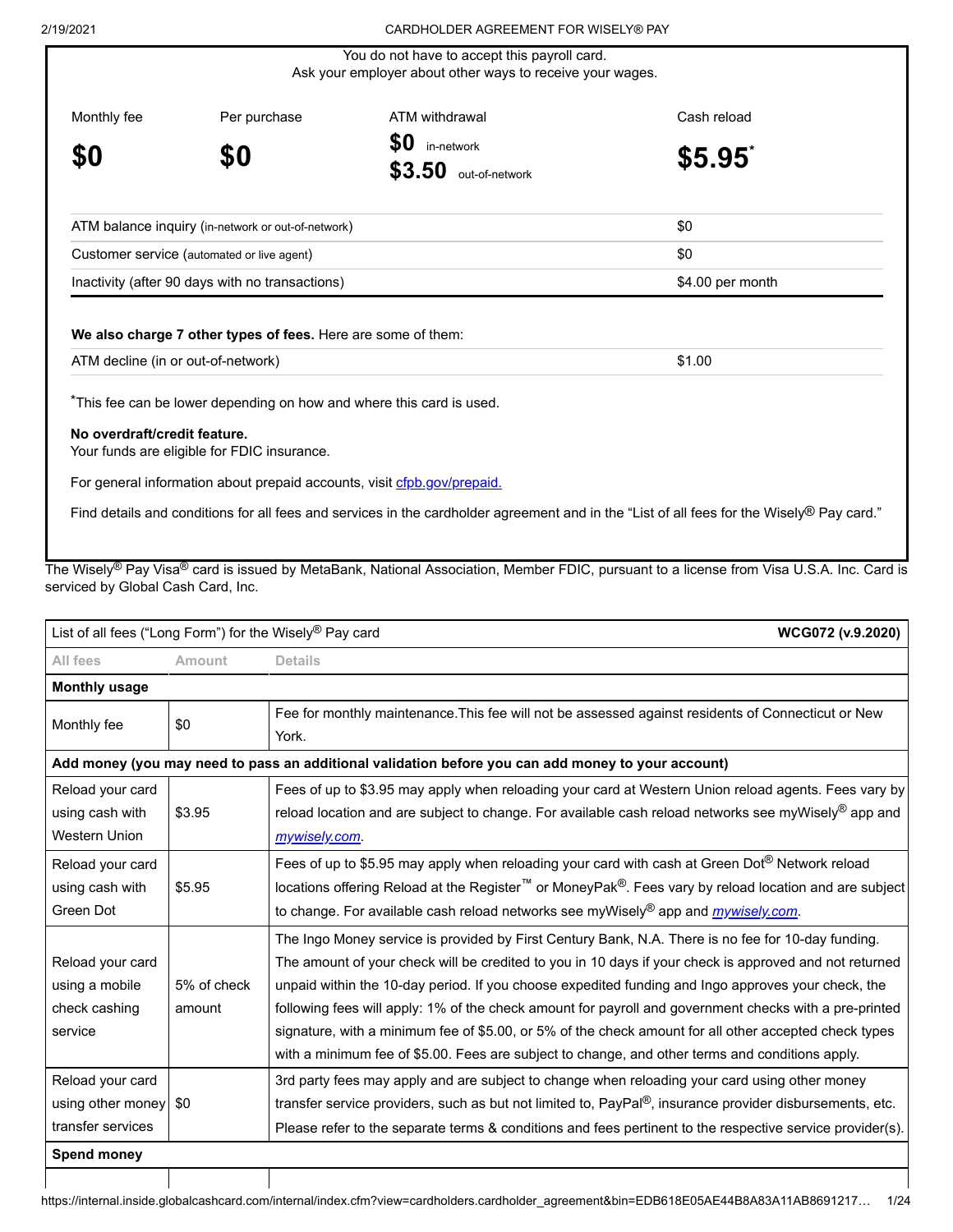| Shopping or bill                                                               | \$0    | Fee to use your card to shop in store, online, in app or by phone. Pay your bills using the bill payment                                                                                                                                                                                                              |  |
|--------------------------------------------------------------------------------|--------|-----------------------------------------------------------------------------------------------------------------------------------------------------------------------------------------------------------------------------------------------------------------------------------------------------------------------|--|
| payment using                                                                  |        | service (other third parties, such as billers, may charge additional fees).                                                                                                                                                                                                                                           |  |
| your card                                                                      |        |                                                                                                                                                                                                                                                                                                                       |  |
| Get cash                                                                       |        |                                                                                                                                                                                                                                                                                                                       |  |
| ATM cash<br>withdrawal in-<br>network in<br>Domestic Area                      | \$0    | Unlimited in-network ATM withdrawals at any in-network ATM (Allpoint, MoneyPass) in the 50 U.S.<br>states, Washington, D.C., Puerto Rico, U.S. Virgin Islands, and Guam ("Domestic Area"). Accept<br>surcharge if appears. Fee will be waived or credited. Find in-network ATMs at myWisely® app and<br>mywisely.com. |  |
| ATM cash<br>withdrawal out-of-<br>network in<br>Domestic Area                  | \$3.50 | Each out-of-network ATM withdrawal, in the Domestic Area, will incur a fee (other third parties, such as<br>ATM owner, may charge additional fees).                                                                                                                                                                   |  |
| Over-the-counter<br>Visa <sup>®</sup> member<br>bank teller cash<br>withdrawal | \$0    | Fee for Visa <sup>®</sup> member bank over-the-counter teller cash withdrawals within the 50 U.S. states and<br>Washington D.C. (other international Visa® member banks, including those in U.S. territories, may<br>charge a fee).                                                                                   |  |
| ATM decline fee                                                                | \$1.00 | Fee for a withdrawal decline at an ATM. For Connecticut and Illinois based employees, the first two<br>decline fees per month will be waived or credited (third party fees may apply).                                                                                                                                |  |
| Information                                                                    |        |                                                                                                                                                                                                                                                                                                                       |  |
| Online and mobile<br>app account<br>management                                 | \$0    | Fee to manage your card account on myWisely® app and <i>mywisely.com</i> . Includes email and text<br>message alerts (message and data fees from your carrier may apply).                                                                                                                                             |  |
| Customer service                                                               | \$0    | Fee for calling the 24/7 automated or live agent customer service.                                                                                                                                                                                                                                                    |  |
| ATM balance<br>inquiry                                                         | \$0    | Fee to check your balance at the ATM (third party fees may apply).                                                                                                                                                                                                                                                    |  |
| Monthly paper<br>statement                                                     | \$0    | Fee to receive a monthly paper statement.                                                                                                                                                                                                                                                                             |  |
| Written transaction<br>history                                                 | \$0    | Fee for a written transaction history to be sent to you via mail.                                                                                                                                                                                                                                                     |  |
|                                                                                |        | Using your card outside the 50 U.S. states (you may need to pass an additional validation before you can use your card outside                                                                                                                                                                                        |  |
| the Domestic Area)                                                             |        |                                                                                                                                                                                                                                                                                                                       |  |
| <b>International ATM</b><br>cash withdrawal                                    | \$3.50 | Each ATM withdrawal conducted outside the Domestic Area will incur a fee (other third parties, such as<br>ATM owner, may charge additional fees).                                                                                                                                                                     |  |
| International<br>transaction fee                                               | 3%     | Fee for purchase and ATM transactions conducted outside the Domestic Area (percent based on total<br>U.S. dollar transaction amount).                                                                                                                                                                                 |  |
| Over-the-counter<br>transaction fee                                            | 2%     | Fee for Visa <sup>®</sup> member bank over-the-counter teller cash withdrawals outside the 50 U.S. states and<br>Washington D.C. (percent based on total transaction amount).                                                                                                                                         |  |
| <b>International ATM</b><br>decline fee                                        | \$3.25 | Fee for a withdrawal decline at an ATM conducted outside the Domestic Area (third party fees may<br>apply).                                                                                                                                                                                                           |  |
| International ATM<br>balance inquiry<br>fee                                    | \$3.25 | Fee to check your balance at an ATM conducted outside the Domestic Area (third party fees may<br>apply).                                                                                                                                                                                                              |  |
| <b>Other</b>                                                                   |        |                                                                                                                                                                                                                                                                                                                       |  |
| Funds transfer fee                                                             | \$0    | Fee to transfer funds from your card to a bank or other financial account.                                                                                                                                                                                                                                            |  |
| Secondary card                                                                 | \$3.00 | Fee for secondary card. Limitations on number of cards requested may apply. Includes FREE standard<br>shipping.                                                                                                                                                                                                       |  |
|                                                                                |        |                                                                                                                                                                                                                                                                                                                       |  |

[https://internal.inside.globalcashcard.com/internal/index.cfm?view=cardholders.cardholder\\_agreement&bin=EDB618E05AE44B8A83A11AB8691217](https://internal.inside.globalcashcard.com/internal/index.cfm?view=cardholders.cardholder_agreement&bin=EDB618E05AE44B8A83A11AB8691217)… 2/24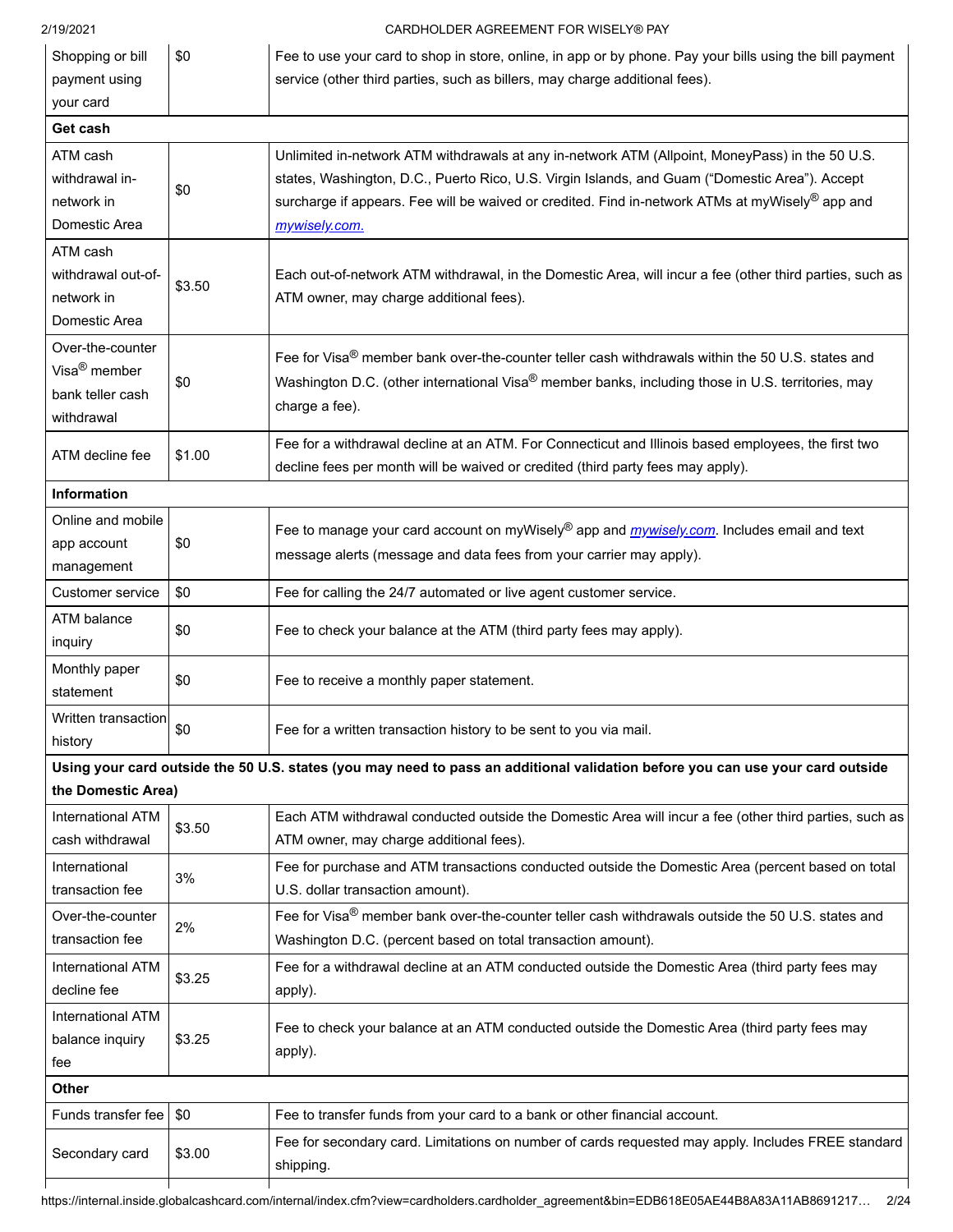| Lost/stolen card              | \$3.00 | One (1) FREE card replacement for a lost/stolen primary or secondary card per calendar year. Each         |  |
|-------------------------------|--------|-----------------------------------------------------------------------------------------------------------|--|
| replacement                   |        | additional card replacement for a lost/stolen primary or secondary card per calendar year will incur a    |  |
|                               |        | fee. A card reported as lost/stolen will be closed and locked to help prevent unauthorized transactions.  |  |
|                               |        | You must activate the new replacement card in order to use. Includes FREE standard shipping. See          |  |
|                               |        | below for expedited delivery fees.                                                                        |  |
| Expedited delivery   \$24.00  |        | Fee for express delivery (2 business days) for replacement card orders.                                   |  |
| Overnight delivery   \$35.00  |        | Fee for overnight delivery for replacement card orders.                                                   |  |
|                               |        | Fee for inactivity. Fee will be assessed monthly after 90 days of inactivity. For Minnesota, Montana, and |  |
| Inactivity fee                | \$4.00 | New York based employees, no inactivity fee will be assessed. For Connecticut, Illinois and               |  |
|                               |        | Pennsylvania based employees, no inactivity fee will be assessed for first 12 months. For Texas based     |  |
|                               |        | employees, the inactivity fee will not be assessed after 12 months of inactivity.                         |  |
| <b>Additional Disclosures</b> |        |                                                                                                           |  |

Free cash withdrawal of your pay is available through over-the-counter teller cash withdrawals at Visa® member bank (subject to limits; see Limits section in your cardholder agreement).

Your funds are eligible for FDIC insurance. Your funds will be held at or transferred to MetaBank, National Association, an FDIC-insured institution. Once there, your funds are insured up to \$250,000 by the FDIC in the event MetaBank fails, if specific deposit insurance requirements are met and your card account is registered. See <https://fdic.gov/deposit/deposits/prepaid.html>for details.

# No overdraft/credit feature.

Contact Customer Service at Wisely® Pay by calling 1.866.313.6901, by mail at Wisely Pay, c/o Wisely, P.O. Box 9008, San Dimas CA 91773, Attention: Cardholder Services or visit myWisely® app and *[mywisely.com](http://mywisely.com/)*.

For general information about prepaid accounts, visit [cfpb.gov/prepaid.](http://cfpb.gov/prepaid) If you have a complaint about a prepaid account, call the Consumer Financial Protection Bureau at 1.855.411.2372 or visit [cfpb.gov/complaint](http://cfpb.gov/complaint).

The Wisely Pay Visa<sup>®</sup> card is issued by MetaBank, N.A., Member FDIC, pursuant to a license from Visa U.S.A. Inc. Visa is a registered trademark of Visa Service Association. Wisely and myWisely are registered trademarks of ADP, Inc. Ingo is a registered trademark of Ingo Money, Inc. PayPal is a registered trademark of PayPal, Inc. Allpoint is a registered trademark of ATM National, LLC. MoneyPass is a registered trademark of GenPass, Inc. Western Union is a registered trademark of Western Union Holdings, Inc. Green Dot and MoneyPak are registered trademarks, and Reload at the Register is a mark, of Green Dot Corporation. All other marks are property of their respective owners. Copyright © 2020 ADP, Inc. All rights reserved.

# **Wisely® Pay Cardholder Agreement**

# **CUSTOMER SERVICE CONTACT INFORMATION:**

**Address:** P.O. Box 9008, San Dimas, CA 91773

**Website:** [mywisely.com](https://mywisely.com)

**Phone Number:** 866-313-6901

# **IMPORTANT NOTICES:**

- (1) PLEASE READ CAREFULLY. THIS AGREEMENT CONTAINS AN ARBITRATION CLAUSE REQUIRING ALL CLAIMS TO BE RESOLVED BY WAY OF BINDING ARBITRATION.
- (2) ALWAYS KNOW THE EXACT DOLLAR AMOUNT AVAILABLE ON THE CARD. MERCHANTS MAY NOT HAVE ACCESS TO DETERMINE THE CARD BALANCE.
- (3) BY ACCEPTING, SIGNING, OR USING THIS CARD, YOU AGREE TO BE BOUND BY THE TERMS AND CONDITIONS CONTAINED IN THIS AGREEMENT.
- (4) IF YOU DO NOT AGREE TO THESE TERMS, DO NOT USE THE CARD. CANCEL THE CARD BY CALLING CUSTOMER SERVICE.
- (5) BY USING THIS CARD, YOU ARE ALSO AGREEING TO METABANK'S PRIVACY POLICY (ATTACHED). PROGRAM MANAGERS MAY HAVE DIFFERENT PRIVACY PRACTICES, SO IT IS IMPORTANT YOU REVIEW THEIR POLICY AS WELL, IF APPLICABLE.

 to use the Card as provided for in this Agreement. **"We," "us,"** and **"our"** mean collectively, MetaBank, a federally-chartered bank, member This Cardholder Agreement (**"Agreement"**) sets forth the terms and conditions under which the Wisely Pay card (**"Card"**) has been issued to you by MetaBank®, National Association. **"You"** and **"your"** means the person or persons who have received and are authorized FDIC, and its divisions or assignees, and also includes, unless otherwise indicated, our Program Manager. **"Program Manager"** refers to Global Cash Card, Inc. who performs certain services related to your Card on MetaBank's behalf. **"Company"** means the company or entity that has directly or indirectly established this Card for purposes of transferring wages, salary, other compensation or amounts due to Cardholder. The Card is nontransferable, and it may be canceled at any time without prior notice subject to applicable law. Please read this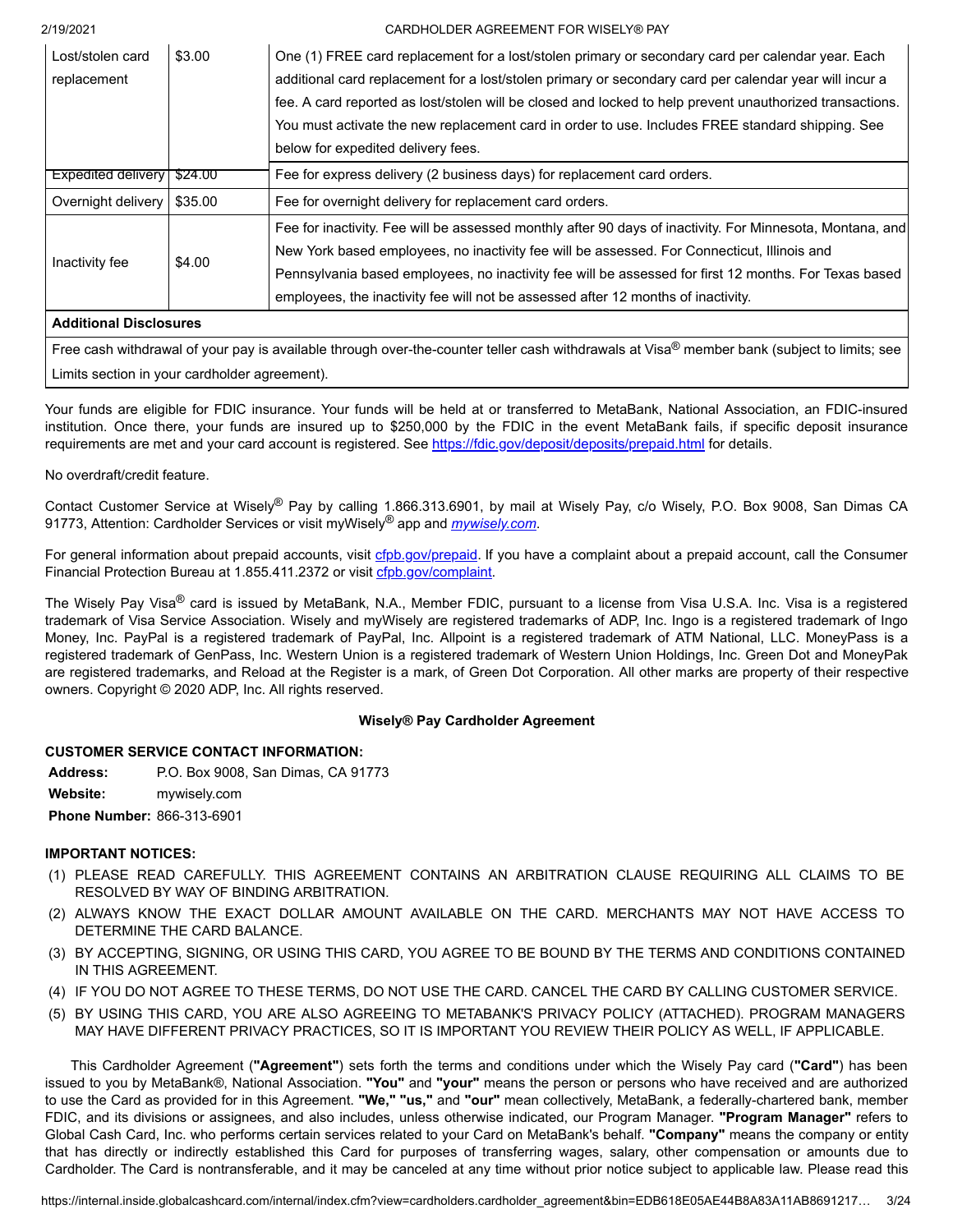Agreement carefully and keep it for future reference. Your List of All Fees (fee schedule), otherwise known as the **"Long Form,"** is attached to and considered part of this Agreement.

# **1. ABOUT YOUR CARD**

Your Card is a prepaid card, which allows you to access funds loaded to your Card account. You should treat your Card with the same care as you would treat cash. We encourage you to sign your Card when you receive it. This Card is intended for personal, family, or household use and not intended for business purposes. Your Card account does not constitute a checking or savings account and is not connected in any way to any other account you may have. The Card is not a gift card, nor is it intended to be used for gifting purposes. The Card is not a credit card. You will not receive any interest on the funds in your Card account. To open an account, you consent to receive communication from us in electronic form. We may close your Card or refuse to process any transaction that we believe may violate the terms of this Agreement or represents illegal or fraudulent activity. You are responsible for notifying us immediately upon any change to your address, phone number, or email address. If your address changes to a non-US address, we may cancel your Card and return funds to you in accordance with this Agreement. All funds loaded to your Card account are held in a custodial account with us on your behalf and are insured by the Federal Deposit Insurance Corporation ("FDIC"), subject to applicable limitations and restrictions of such insurance.

# **2. VERIFYING YOUR CARD**

**Important information for opening a Card account:** To help the federal government fight the funding of terrorism and money laundering activities, the USA PATRIOT Act requires all financial institutions and their third parties to obtain, verify, and record information that identifies each person who opens a Card.

**What this means for you:** When you request a Card, we may ask for, or the Company may provide us with, your name, street address, date of birth, and other information that will allow us to identify you. We may also ask to see a copy of your driver's license or other documents at any time. You may be limited in use and features until you have been successfully verified.

**Eligibility and Activation:** To be eligible to use and activate the Card, you represent and warrant to us that: (i) the personal information provided to us is true, correct and complete; and (ii) you have read this Agreement and agree to be bound by and comply with its terms.

# **3. UNAUTHORIZED TRANSACTIONS**

# **a. Contact in Event of Unauthorized Transfer**

If you believe your Card has been lost or stolen, call or write Customer Service IMMEDIATELY at the contact information found at the beginning of this Agreement.

# **b. Your Liability for Unauthorized Transactions**

Tell us AT ONCE if you believe your Card has been lost or stolen, or if you believe that an electronic fund transfer has been made without your permission. Calling Customer Service is the best way of keeping your possible losses down. You could lose all the money in your account. If you tell us within 2 business days after you learn of the loss or theft of your Card, you can lose no more than \$50 if someone used your Card without your permission. If you do NOT tell us within 2 business days after you learn of the loss or theft of your Card, and we can prove we could have stopped someone from using your Card without your permission if you had told us, you could lose as much as \$500.

Also, if your electronic history shows transfers that you did not make, including those made by your Card or other means, tell us at once. If you do not tell us within 60 days after the earlier of the date you electronically accessed your account (if the unauthorized transfer could be viewed in your electronic history), or the date we sent the FIRST written history on which the unauthorized transfer appeared, you may not get back any money you lost after the 60 days if we can prove that we could have stopped someone from taking the money if you had told us in time. If a good reason (such as a long trip or a hospital stay) kept you from telling us, we will extend the time periods.

# **Your Card may have some additional protections against unauthorized use:**

Under Mastercard's Zero Liability Policy, your liability for unauthorized transactions on your Mastercard-branded Card is \$0.00 if you notify us promptly upon becoming aware of the loss or theft, and you exercised reasonable care in safeguarding your Card from loss, theft, or unauthorized use. This policy limiting your liability does not apply to debit transactions not processed by Mastercard, certain commercial transactions, or unregistered cards.

Visa Zero Liability policy covers U.S.-issued Visa-branded Cards only and does not apply to ATM transactions, PIN transactions not processed by Visa, certain commercial card transactions, or unregistered cards. You must notify us promptly of any unauthorized use. For additional details visit [www.visa.com/security](https://internal.inside.globalcashcard.com/internal/www.visa.com/security).

# **c. Business Days**

For purposes of this Agreement, our business days are Monday through Friday, excluding Federal holidays. Customer Service hours may differ.

# **4. USING YOUR CARD**

# **a. Accessing and Loading Funds**

Each time you use your Card, you authorize us to reduce the value available on your Card by the amount of the transaction and applicable fees. If you use your Card number or card equivalent without presenting your Card (such as for an internet transaction, a mail order or a telephone purchase), the legal effect will be the same as if you used the Card itself. You may use your Card to purchase or lease goods or services wherever your Card is honored as long as you do not exceed the value available in your Card account.

# **Your Card can also be used to:**

- (1) withdraw cash from your Card account
- (2) load funds to your Card account
- (3) transfer funds between your Card accounts whenever you request; and
- (4) pay bills directly from your Card account.

**You CANNOT use your Card to:** (i) exchange your Card for its cash value; (ii) perform any illegal transactions; (iii) use the bank routing number and account number to make a debit transaction with any item processed as a check (these debits will be declined and your payment

[https://internal.inside.globalcashcard.com/internal/index.cfm?view=cardholders.cardholder\\_agreement&bin=EDB618E05AE44B8A83A11AB8691217](https://internal.inside.globalcashcard.com/internal/index.cfm?view=cardholders.cardholder_agreement&bin=EDB618E05AE44B8A83A11AB8691217)… 4/24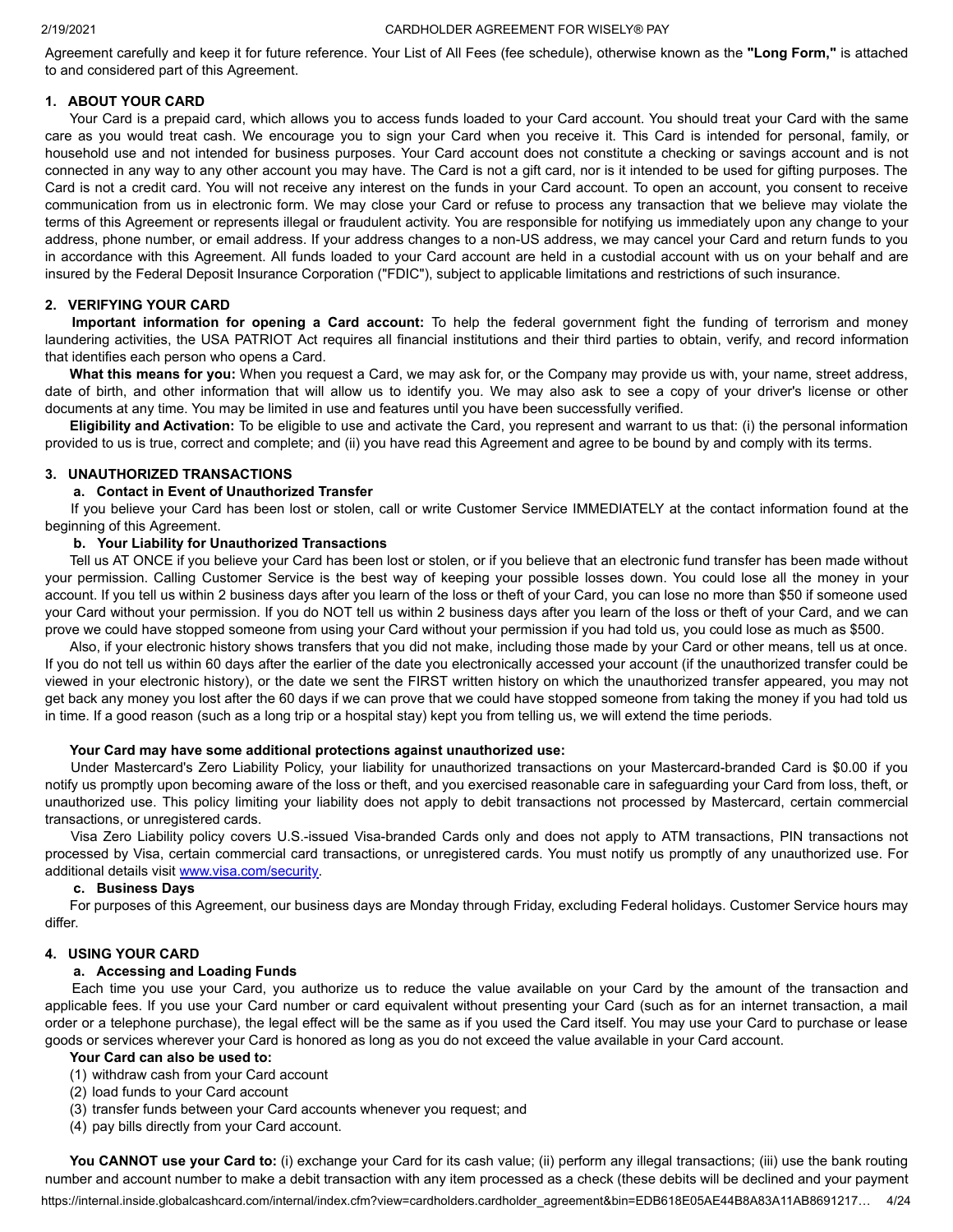will not be processed); or (iv) make business-related transactions. In addition, YOU ARE NOT PERMITTED TO EXCEED THE AVAILABLE AMOUNT IN YOUR CARD ACCOUNT THROUGH AN INDIVIDUAL TRANSACTION OR A SERIES OF TRANSACTIONS. Nevertheless, if a transaction exceeds the balance of the funds available in your Card account, you will remain fully liable to us for the amount of the transaction and agree to pay us promptly for the negative balance. If your Card has a negative balance, any deposits will be used to offset the negative balance. We may also use any deposit or balance on another Card you have with us, including any Secondary Card (defined below), to offset a negative balance on this Card.

**Loading the Card account:** The Company may add funds to your Card, called "loading," by Automated Clearing House ("ACH") loads (e.g., direct deposit). You may also add funds to your Card through: (i) ACH loads; (ii) Loading cash through Green Dot or Western Union; (iii) transferring check funds through Ingo Money or (iv) direct deposit. See the Limits table in the FAQ section after you log into [mywisely.com](https://mywisely.com) for limitations on amount and frequency for different load methods. Each load may be subject to a fee as set out in the Long Form. If you arrange to have funds transferred directly to your Card from a third party through an ACH load, you must enroll with the third party by providing the bank routing number and direct deposit account number that we provide you. **The only federal payments that may be loaded to your Card via ACH credit are federal payments for the benefit of the primary. All ACH credits will be loaded to the Primary Card. The Primary cardholder may then transfer funds to a secondary card. If you have questions about this requirement, please call Customer Service.** Certain types of loads may be rejected if they exceed the limits disclosed below. You agree to present your Card and meet identification requirements to complete load transactions as may be required from time to time.

**Split Transactions:** If you do not have enough funds available in your Card account, you may be able to instruct the merchant to charge a part of the purchase to the Card and pay the remaining amount with another form of payment. These are called "split transactions". Some merchants do not allow cardholders to split transactions or will only allow you to do a split transaction if you pay the remaining amount in cash.

| Load, Withdrawal and Spend Limits*      |                                                                                     |  |
|-----------------------------------------|-------------------------------------------------------------------------------------|--|
| <b>Load Limitations</b>                 | Limit                                                                               |  |
| Maximum Card balance at any time        | \$100,000                                                                           |  |
| Total number of times your Employer     | Unlimited                                                                           |  |
| can reload your Card                    |                                                                                     |  |
| Maximum ACH credit (direct deposit per  | \$100,000 per transaction (subject to a \$100,000 daily maximum)                    |  |
| load)]                                  |                                                                                     |  |
| Maximum amount of Card to Card          | No more than \$2,500 per twenty-four (24) hours                                     |  |
| Transfer Daily Limit (only available    |                                                                                     |  |
| between Wisely® cards within your       |                                                                                     |  |
| account)                                |                                                                                     |  |
| Total number of times you can reload    | Four (4) times per day, seven (7) times per week, twenty (20) times per month       |  |
| with Green Dot® Reload Through          |                                                                                     |  |
| Reload @ the Register™                  |                                                                                     |  |
| Maximum amount of loads with Green      | \$1,500 aggregate per day, \$3,500 aggregate per week, \$5,000 aggregate, per month |  |
| Dot® Reload Through Reload @ the        |                                                                                     |  |
| Register™                               |                                                                                     |  |
| Maximum amount of loads with Green      | \$1,000 aggregate in (30) day period                                                |  |
| Dot MoneyPak®                           |                                                                                     |  |
| Maximum amount of loads with Western    | \$1,500 aggregate per day, \$5,000 aggregate per month                              |  |
| Union                                   |                                                                                     |  |
| Maximum amount per check deposit        | \$1,500 per check, \$5,000 aggregate per month                                      |  |
| with Ingo                               |                                                                                     |  |
| <b>Withdrawal Limitations</b>           | Limit                                                                               |  |
| Total number of ATM or over the         | Unlimited number of cash withdrawals for each                                       |  |
| counter cash withdrawals                |                                                                                     |  |
| Maximum amount of ATM cash              | No more than \$2,000 total per twenty-four (24) hours                               |  |
| withdrawal (Domestic and International) |                                                                                     |  |
| Maximum amount of over the counter      | No more than \$25,000 total per twenty-four (24) hours                              |  |
| cash withdrawal (Domestic and           |                                                                                     |  |
|                                         |                                                                                     |  |

**b. Limits**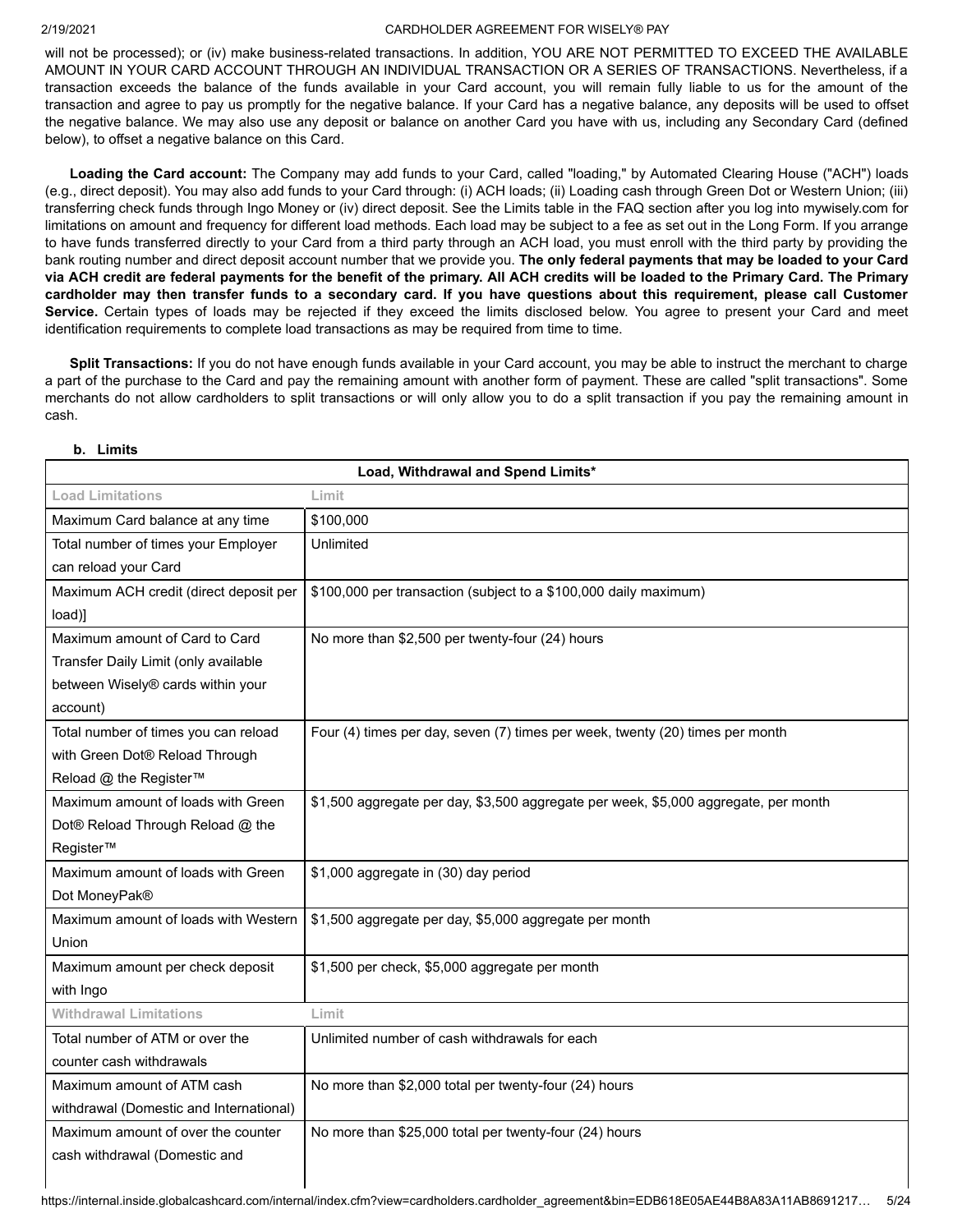| International)                                    |                                                                                  |
|---------------------------------------------------|----------------------------------------------------------------------------------|
| Maximum amount of ACH Transfer                    | No more than \$5,000 per twenty-four (24) hours                                  |
| Daily Limit                                       |                                                                                  |
| <b>Spend Limitations</b>                          | Limit                                                                            |
| Maximum amount in Point of Sale                   | \$2,500 Signature or PIN per purchase and no more than \$5,000 aggregate per day |
| Signature or Point of Sale PIN                    |                                                                                  |
| Transactions                                      |                                                                                  |
| Maximum amount in Point of Sale                   | \$2,500 Signature or PIN per purchase and no more than \$2,500 aggregate per day |
| Signature or Point of Sale PIN                    |                                                                                  |
| Transactions (International)                      |                                                                                  |
| *Third parties may impose additional limitations. |                                                                                  |

# **c. Foreign Transactions**

If you obtain your funds (or make a purchase) in a currency or country other than the currency or country in which your Card was issued (**"Foreign Transaction"**), the amount deducted from your funds will be converted by the network or card association that processes the transaction into an amount in the currency of your Card. The rate they choose is either: (i) selected from the range of rates available in wholesale currency markets (which may vary from the rate the association itself receives), or (ii) the government-mandated rate in effect for the applicable central processing date. The conversion rate selected by the network is independent of any fee that we charge as compensation for our services. You will be charged a fee for Foreign Transactions in U.S. dollars as disclosed in the Long Form. If the Foreign Transaction results in a credit due to a return, we will not refund any fee that may have been charged on your original purchase.

# **d. Additional Cards**

The primary cardholder (the "Primary Cardholder") is the individual being issued a Prepaid Card in accordance with directions from Company. The Primary Cardholder may request up to three (3) additional Cards, called Secondary Cards, via customer service, [mywisely.com](https://mywisely.com) or the myWisely app. The holder of a Secondary Card is a "Secondary Cardholder," and will have full access to any funds the Primary Cardholder transfers to such Secondary Cardholder's Secondary Card (subject to limits; see section above for detail). The following terms will apply if one or more Secondary Cards are issued:

- Secondary Card Issuance and Use. We will make any inquiries of the prospective Secondary Cardholder that we consider appropriate to help determine whether we should issue a Secondary Card. This may include, but is not limited to, verification of identity. Secondary Cards may only be issued to persons in the United States with a valid Social Security number or tax identification number. The Primary Cardholder must activate a Secondary Card. After activation, a Secondary Card may be used by a Secondary Cardholder to make purchases or withdrawals subject to the available balance on the Secondary Cardholder's Card. Each Primary Cardholder and Secondary Cardholder will have access to any available funds on the Secondary Cardholder's Prepaid Card. The Primary Cardholder's access to use the available balance on the Secondary Cardholder's Prepaid Card is limited to transferring funds to and from such Secondary Card. Secondary Cardholder is not authorized to fund the Secondary Card – funds only come from Primary Cardholder. Secondary Cardholder has NO access to Primary Cardholder funds.
- ii. Access to Cardholder Transactional Data. Each Primary Cardholder will have full access to the transactional information associated with the Primary Cardholder's and all Secondary Cardholders' Prepaid Cards. Secondary Cardholders will not have access to customer service, [mywisely.com](https://mywisely.com) or the myWisely app or the services provided thereunder. The Primary Cardholder can call or access the services online on behalf of the Secondary Cardholder.
- iii. Communications. All communications to be sent or given in accordance with this Agreement will be communicated to the Primary Cardholder only. The Primary Cardholder is responsible for sharing all communications from us with the Secondary Cardholders. All communications sent or given to the Primary Cardholder are deemed to be given to both the Primary Cardholder and the Secondary Cardholders.
- iv. Bound by all Instructions. The Primary Cardholder and any Secondary Cardholders each agree to be bound by all instructions and requests made or purported to be made by any of them.

Use of Secondary Cards is subject to the same restrictions on your Card, and we may hold you and/or any Secondary Cardholders liable for misuse of the Secondary Cards.

# **5. CONFIDENTIALITY**

- We may disclose information to third parties about your Card account or the transactions you make:
- (1) Where it is necessary for completing transactions;
- (2) In order to verify the existence and condition of your Card account for a third party, such as merchant;
- (3) In order to comply with government agency or court orders, or other legal reporting requirements;
- (4) If you give us your written permission;
- (5) To our employees, auditors, affiliates, service providers, or attorneys as needed; or
- (6) As otherwise necessary to fulfill our obligations under this Agreement.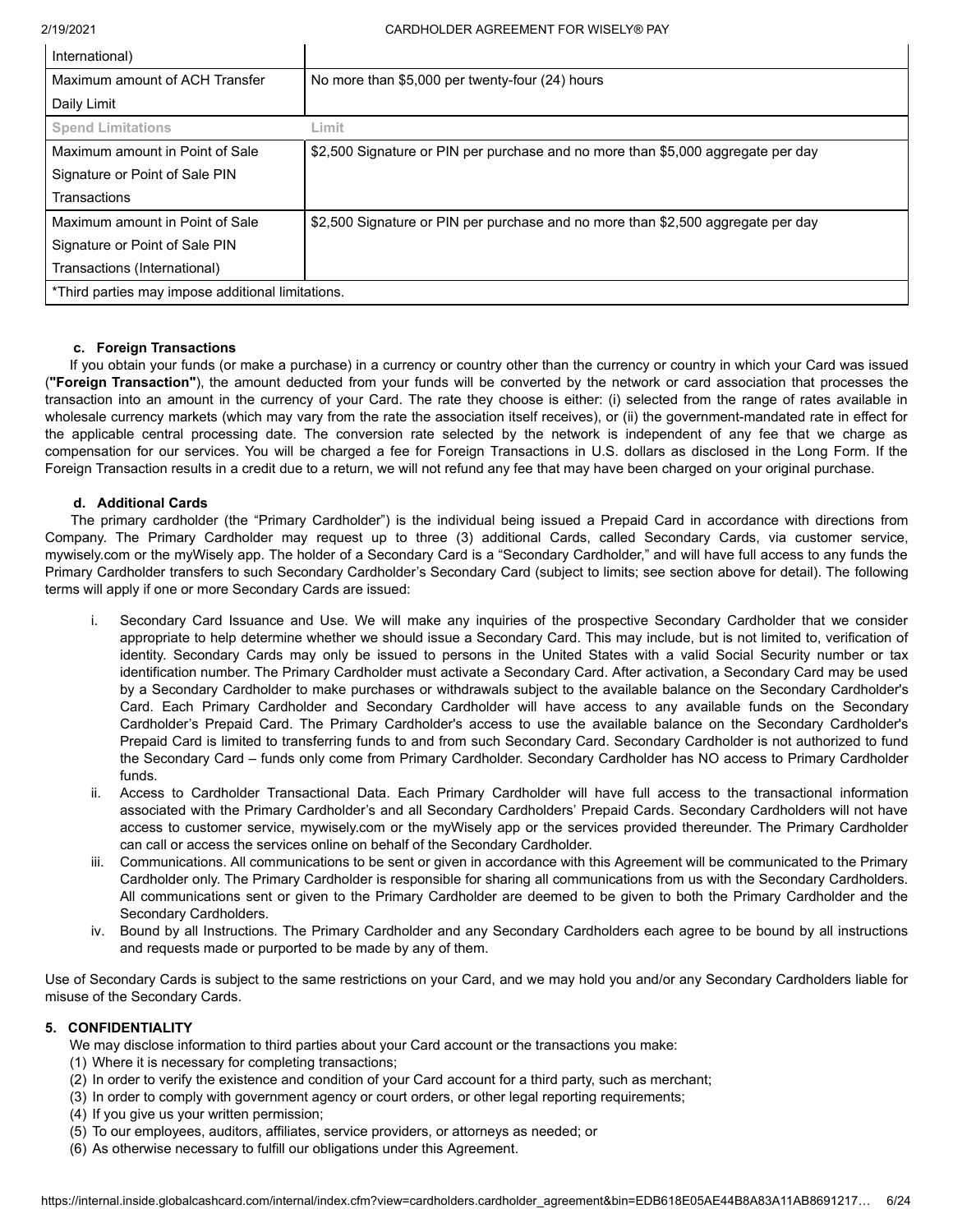#### **6. DOCUMENTATION a. Receipts**

# You may be able to get a receipt at the time you make any transfer to or from your account using an ATM or point-of-sale terminals. You may need a receipt in order to verify a transaction with us or the merchant.

# **b. Account History and Balance**

You may obtain information about your Card balance by calling Customer Service or by logging into [mywisely.com](https://mywisely.com) or the myWisely app. This information, along with a 12-month history of account transactions, is also available online at the Website and app mentioned above.

You also have the right to obtain at least 24 months of written history of account transactions by calling or by writing Customer Service. You will not be charged a fee for this information.

# **7. TRANSACTIONS AND PREAUTHORIZED TRANSFERS**

# **a. Right to stop payment and procedure for doing so**

 If you have told us in advance to make regular payments out of your Card account, you can stop any of these payments. Call or write to Customer Service with the contact information located at the beginning of this Agreement in time for us to receive your request three business days or more before the payment is scheduled to be made. If you call, we may also require you to put your request in writing and get it to us within 14 days after you call.

# **b. Notice of varying amounts**

If these regular payments vary in amount, the person you are paying should tell you, at least 10 days before each payment, when it will be made and how much it will be.

# **c. Liability for failure to stop payment of preauthorized transfer**

If you order us to stop one of these payments three business days or more before the transfer is scheduled, and we do not do so, we will be liable for your losses or damages.

# **d. Our liability for failure to complete transactions**

If we do not complete a transaction to or from your Card account on time or in the correct amount according to our Agreement with you, we will be liable for your losses and damages proximately caused by us. However, there are some exceptions. We will not be liable, for instance:

(1) If, through no fault of ours, you do not have enough funds available in your Card account to complete the transaction;

(2) If a merchant refuses to accept your Card;

(3) If an ATM where you are making a cash withdrawal does not have enough cash;

(4) If an electronic terminal where you are making a transaction does not operate properly and you knew about the problem when you initiated the transaction;

(5) If access to your Card has been blocked after you reported your Card or PIN lost or stolen;

- (6) If there is a hold or your funds are subject to legal process or other encumbrance restricting their use;
- (7) If we have reason to believe the requested transaction is unauthorized;

(8) If circumstances beyond our control (such as fire, flood or computer or communication failure) prevent the completion of the transaction, despite reasonable precautions that we have taken; or

(9) For any other exception stated in our Agreement with you.

# **e. ATM Fees**

When you use an ATM not owned by us, you may be charged a fee by the ATM operator (and you may be charged a fee for a balance inquiry even if you do not complete a fund transfer).

# **f. Preauthorized Credits**

If you have arranged to have direct deposits made to your account at least once every 60 days from the same person or company, the person or company making the deposit should tell you every time they send us the money. You can call Customer Service to find out whether or not the deposit has been made.

# **g. Authorization Holds**

With certain types of purchases (such as those made at restaurants, hotels, or similar purchases), your Card may be "preauthorized" for an amount greater than the transaction amount to cover gratuity or incidental expenses. Any preauthorization amount will place a "hold" on your available funds until the merchant sends us the final payment amount of your purchase. Once the final payment amount is received, the preauthorization amount on hold will be removed. During this time, you will not have access to preauthorized amounts. If you authorize a transaction and then fail to make a purchase of that item as planned, the approval may result in a hold for that amount of funds.

# **8. ERROR RESOLUTION PROCEDURES**

**In Case of Errors or Questions about Your Prepaid Account**: Call or write Customer service at the Phone Number or Address mentioned above as soon as you can, if you think an error has occurred in your prepaid account. We must allow you to report an error until 60 days after the earlier of the date you electronically access your account, if the error could be viewed in your electronic history, or the date we sent the FIRST written history on which the error appeared. In any case, we may limit our investigation of any alleged error that you do not report to us within 120 days of the posted transaction. You may request a written history of your transactions at any time by calling or writing Customer Service. You will need to tell us:

- (1) Your name and prepaid account or Card number.
- (2) Why you believe there is an error, and the dollar amount involved.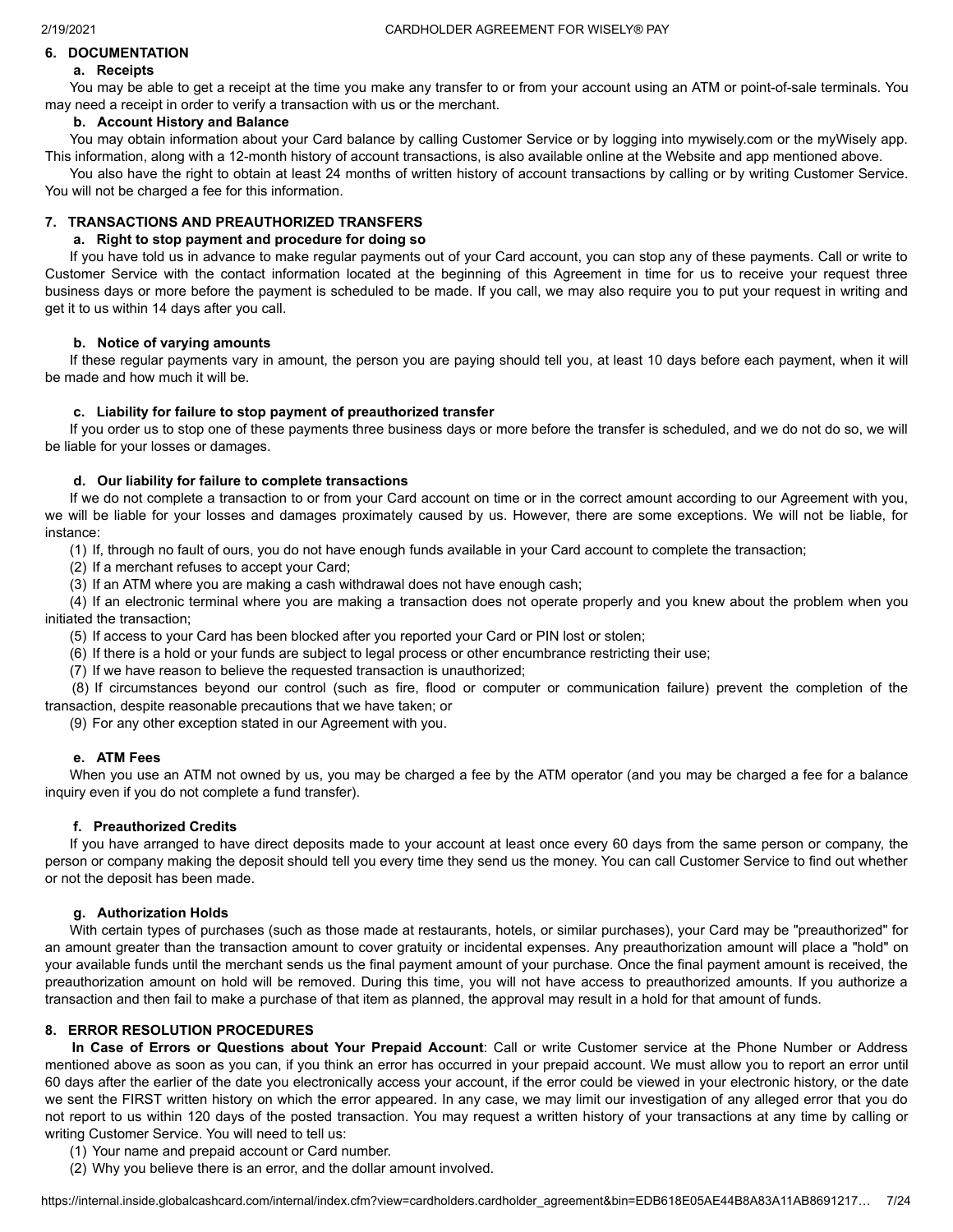(3) Approximately when the error took place.

If you tell us orally, we may require that you send us your complaint or question in writing within 10 business days. We will determine whether an error occurred within 10 business days after we hear from you and will correct any error promptly. If we need more time, however, we may take up to 45 days to investigate your complaint or question. If we decide to do this, we will credit your account within 10 business days for the amount you think is in error, so that you will have the money during the time it takes us to complete our investigation. If we ask you to put your complaint or question in writing and we do not receive it within 10 business days, we may not credit your account.

For errors involving new accounts, point-of-sale, or foreign-initiated transactions, we may take up to 90 days to investigate your complaint or question. For new accounts, we may take up to 20 business days to credit your account for the amount you think is in error.

We will tell you the results within three business days after completing our investigation. If we decide that there was no error, we will send you a written explanation. You may ask for copies of the documents that we used in our investigation. If you need more information about our error-resolution procedures, call Customer Service or visit our Website.

# **9. ADDITIONAL TERMS OF THE AGREEMENT**

# **a. Personal Identification Number ("PIN")**

When you activate your Primary or a Secondary card by calling 866-313-6901 or going to [www.activatewisely.com](http://www.activatewisely.com/), you will also select a Personalized Identification Number (**"PIN"**) for use with your Card. You should not write or keep your PIN with your Card. Never share your PIN with anyone and do not enter your PIN into any terminal that appears to be modified or suspicious. If you believe that anyone has gained unauthorized access to your PIN, you should contact Customer Service immediately.

#### **b. Returns and Refunds**

If you are entitled to a refund for any reason for goods or services obtained with your Card, the return and refund will be handled by the merchant. If the merchant credits your Card, the credit may not be immediately available. While merchant refunds post as soon as they are received, please note that we have no control over when a merchant sends a credit transaction and the refund may not be available for a number of days after the date the refund transaction occurs. We are not responsible for the quality, safety, legality, or any other aspect of any goods or services you purchase with your Card.

#### **c. Card Replacement and Expiration**

If you need to replace your Card for any reason, please contact Customer Service. See Long Form for applicable fees. Please note that your Card has a "Valid Thru" or "Good Thru" date on your Card. You may not use the Card after the "Valid Thru" or "Good Thru" date on your Card. However, even if the "Valid Thru" or "Good Thru" date has passed, the available funds on your Card do not expire. You will not be charged a fee for replacement cards that we send due to expiration of the Card.

#### **d. Authorized Users**

If you allow another person to use the Card, you will be responsible under this Agreement for all transactions made by that person, regardless of whether you intended to be responsible for all of them, as well as all associated fees and charges, even if any of those transactions, fees or charges caused your balance to go negative.

#### **e. Communications**

You agree that we may monitor and record any calls or other communications between us and you. You also agree that we or our service providers may contact you with any contact information you provide to us, including cellular and wireless phone numbers, landline numbers, and email addresses. You also agree that we or our service providers may contact you by an automated dialing system, or by email, by text, or artificial or recorded voice. You agree to pay any service charges assessed by your plan provider for communications we send or make to you or that you send or make to us.

#### **10. LEGAL NOTICES**

#### **a. English Language Controls**

Translations of this Agreement that may have been provided are for your convenience only and may not accurately reflect the original English meaning. The meanings of terms, conditions, and representations herein are subject to definitions and interpretations in the English language.

#### **b. Account Closure**

You may close your Card at any time by contacting Customer Service. Your request for Card closure will not affect any of our rights or your obligations arising under this Agreement prior to the request. Should your Card account be closed, we will issue you a credit for any unpaid balances, subject to fees as disclosed in the Long Form. We reserve the right to close your Card account should you complete or attempt to complete any of the prohibited actions in this Agreement.

#### **c. Assignability**

You may not assign or transfer your Card or your obligations under this Agreement. We may, however, transfer or assign our rights under this Agreement, including any balances in your Card account. If we assign our rights, you will get a notification from us.

#### **d. Legal Process**

Regardless of where or how we are served, we will comply with any state or federal legal process, including, without limitation, any writ of attachment, adverse claim, execution, garnishment, tax levy, restraining order, subpoena or warrant we believe to be valid relating to you or your Card. You agree that we will honor legal process that is served personally, by mail, or by facsimile transmission at any of our offices (including locations other than where the funds, records or property sought is held), even if the law requires personal delivery at the office where your Card account records are maintained. You agree that we will have no liability to you for honoring any such legal process. You also

[https://internal.inside.globalcashcard.com/internal/index.cfm?view=cardholders.cardholder\\_agreement&bin=EDB618E05AE44B8A83A11AB8691217](https://internal.inside.globalcashcard.com/internal/index.cfm?view=cardholders.cardholder_agreement&bin=EDB618E05AE44B8A83A11AB8691217)… 8/24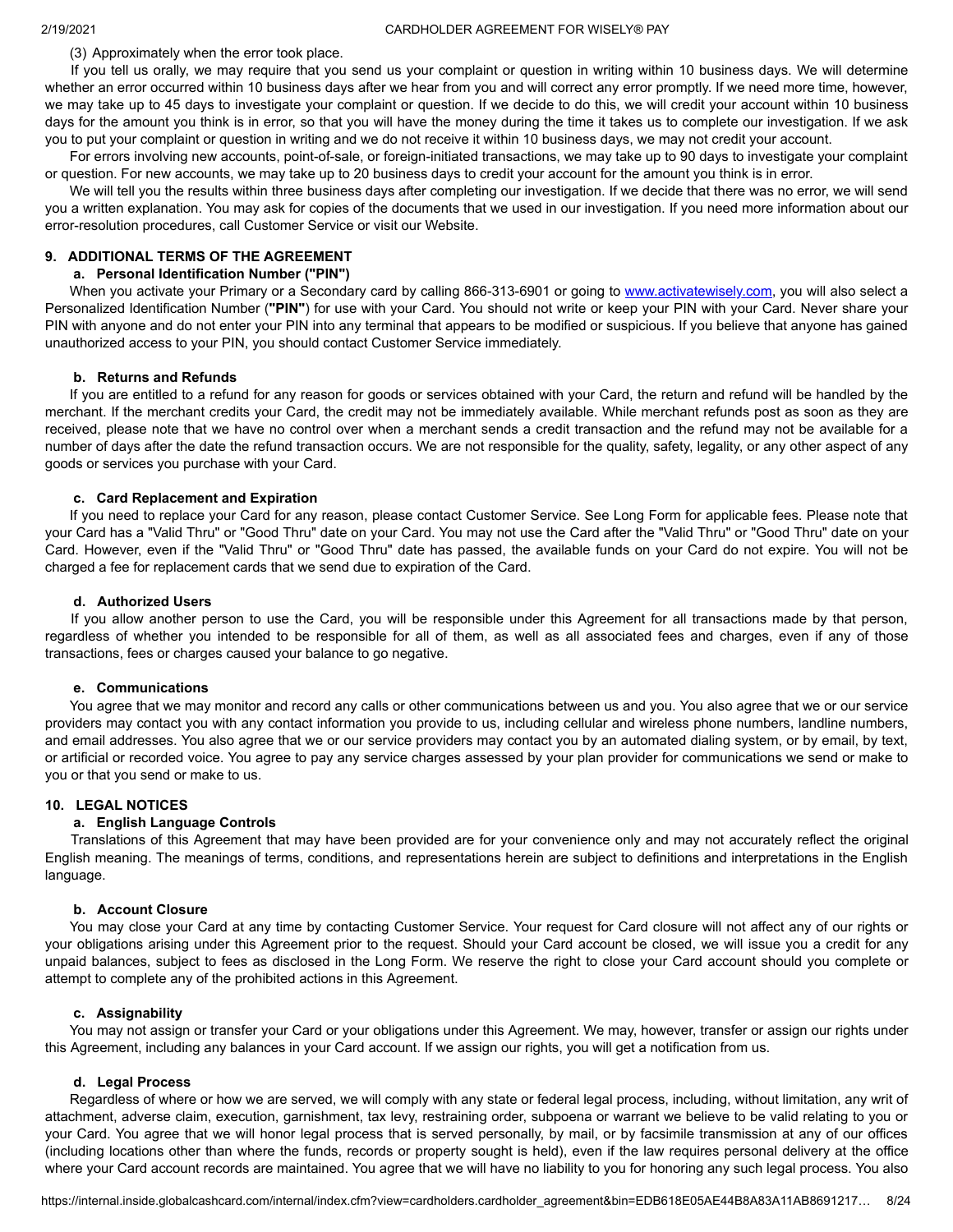agree that we will have no obligation to assert on your behalf any applicable exemptions to execution or attachment under any applicable state or federal law. We will enforce a right of security interest against any of your Card accounts in order to reimburse us for our fees and expenses, including attorneys' fees, court costs and expenses, in complying with legal process. We may refuse to permit withdrawals or transfers from your account until such legal process is satisfied or dismissed, even if such action results in insufficient funds to satisfy an obligation you may have incurred. We may deduct such expenses from your Card account or any other account you may have with us without prior notice to you, or we may bill you directly for such expenses and fees. You agree to release and indemnify, defend and hold us harmless from all actions, claims, liabilities, losses, costs and damages including, without limitation, attorneys' fees, associated with our compliance with any legal process. When we receive an order instructing us to restrict access to funds in a Card account, we may remove the funds from the account and maintain them separately.

#### **e. Other Terms**

You will be notified of any change to this Agreement in the manner required by applicable law prior to the effective date of the change. However, if the change is made for security purposes, we can implement such change without prior notice. We do not waive our rights by delaying or failing to exercise them at any time (for example, assessing a fee less than described, or not all, for any reason does not waive our right to begin charging the fee as set forth in this Agreement without notice). If any provision of this Agreement is determined to be invalid or unenforceable under any rule, law, or regulation of any governmental agency, local, state, or federal, the validity or enforceability of any other provision of this Agreement will not be affected. This Agreement will be governed by the law of the state of South Dakota except to the extent governed by federal law. Should your Card have a remaining balance after a certain period of inactivity, we may be required to remit the remaining funds to the appropriate state agency.

#### **11. JURY TRIAL WAIVER**

**YOU AND WE ACKNOWLEDGE THAT THE RIGHT TO TRIAL BY JURY IS A CONSTITUTIONAL RIGHT BUT MAY BE WAIVED IN CERTAIN CIRCUMSTANCES. TO THE EXTENT PERMITTED BY LAW, YOU AND WE KNOWINGLY AND VOLUNTARILY WAIVE ANY RIGHT TO TRIAL BY JURY IN THE EVENT OF LITIGATION ARISING OUT OF OR RELATED TO THIS AGREEMENT. THIS JURY TRIAL WAIVER WILL NOT AFFECT OR BE INTERPRETED AS MODIFYING IN ANY FASHION THE ARBITRATION CLAUSE SET FORTH IN THE FOLLOWING SECTION, WHICH CONTAINS ITS OWN JURY TRIAL WAIVER.**

#### **12. ARBITRATION CLAUSE**

We have put this Arbitration Clause in question and answer form to make it easier to follow. However, this Arbitration Clause is part of this Agreement and is legally binding. For purposes of this section, our **"Notice Address"** is: MetaBank, N.A. Attn: Customer Service, 5501 S Broadband Ln, Sioux Falls, SD 57108.

|                            |                           | <b>Background and Scope.</b>                                                           |
|----------------------------|---------------------------|----------------------------------------------------------------------------------------|
| Question                   | <b>Short Answer</b>       | <b>Further Detail</b>                                                                  |
| What is arbitration?       | An alternative to court   | In arbitration, a third party arbitrator ("Arbitrator") solves Disputes in an informal |
|                            |                           | hearing.                                                                               |
| Is it different from court | Yes                       | The hearing is private. There is no jury. It is usually less formal, faster and less   |
| and jury trials?           |                           | expensive than a lawsuit. Pre-hearing fact finding is limited. Appeals are limited.    |
|                            |                           | Courts rarely overturn arbitration awards.                                             |
| Can you opt-out of this    | Yes, within 60 days       | If you do not want this Arbitration Clause to apply, you must send us a signed         |
| <b>Arbitration Clause?</b> |                           | notice within 60 calendar days after you purchase the Card. You must send the          |
|                            |                           | notice in writing (and not electronically) to our Notice Address. Provide your name,   |
|                            |                           | address and Card number. State that you "opt out" of the Arbitration Clause.           |
| What is this Arbitration   | The parties' agreement to | Unless prohibited by applicable law and unless you opt out, you and we agree that      |
| Clause about?              | arbitrate Disputes        | you or we may elect to arbitrate or require arbitration of any "Dispute" as defined    |
|                            |                           | below.                                                                                 |
| Who does the Arbitration   | You, us and certain       | This Arbitration Clause governs you and us. It also covers certain "Related            |
| Clause cover?              | "Related Parties"         | Parties": (1) our parents, subsidiaries and affiliates; (2) our employees, directors,  |
|                            |                           | officers, shareholders, members and representatives; and (3) any person or             |
|                            |                           | company that is involved in a Dispute you pursue at the same time you pursue a         |
|                            |                           | related Dispute with us.                                                               |
| What Disputes does the     | All Disputes (except      | This Arbitration Clause governs all "Disputes" that would usually be decided in        |
| Arbitration Clause cover?  | certain Disputes about    | court and are between us (or any Related Party) and you. In this Arbitration           |
|                            | this Arbitration Clause)  | Clause, the word "Disputes" has the broadest reasonable meaning. It includes all       |
|                            |                           | claims even indirectly related to your Card or this Agreement. It includes claims      |
|                            |                           | related to the validity in general of this Agreement. However, it does not include     |
|                            |                           | disputes about the validity, coverage or scope of this Arbitration Clause or           |
|                            |                           | any part of this Arbitration Clause. (This includes a Dispute about the rule           |

[https://internal.inside.globalcashcard.com/internal/index.cfm?view=cardholders.cardholder\\_agreement&bin=EDB618E05AE44B8A83A11AB8691217](https://internal.inside.globalcashcard.com/internal/index.cfm?view=cardholders.cardholder_agreement&bin=EDB618E05AE44B8A83A11AB8691217)… 9/24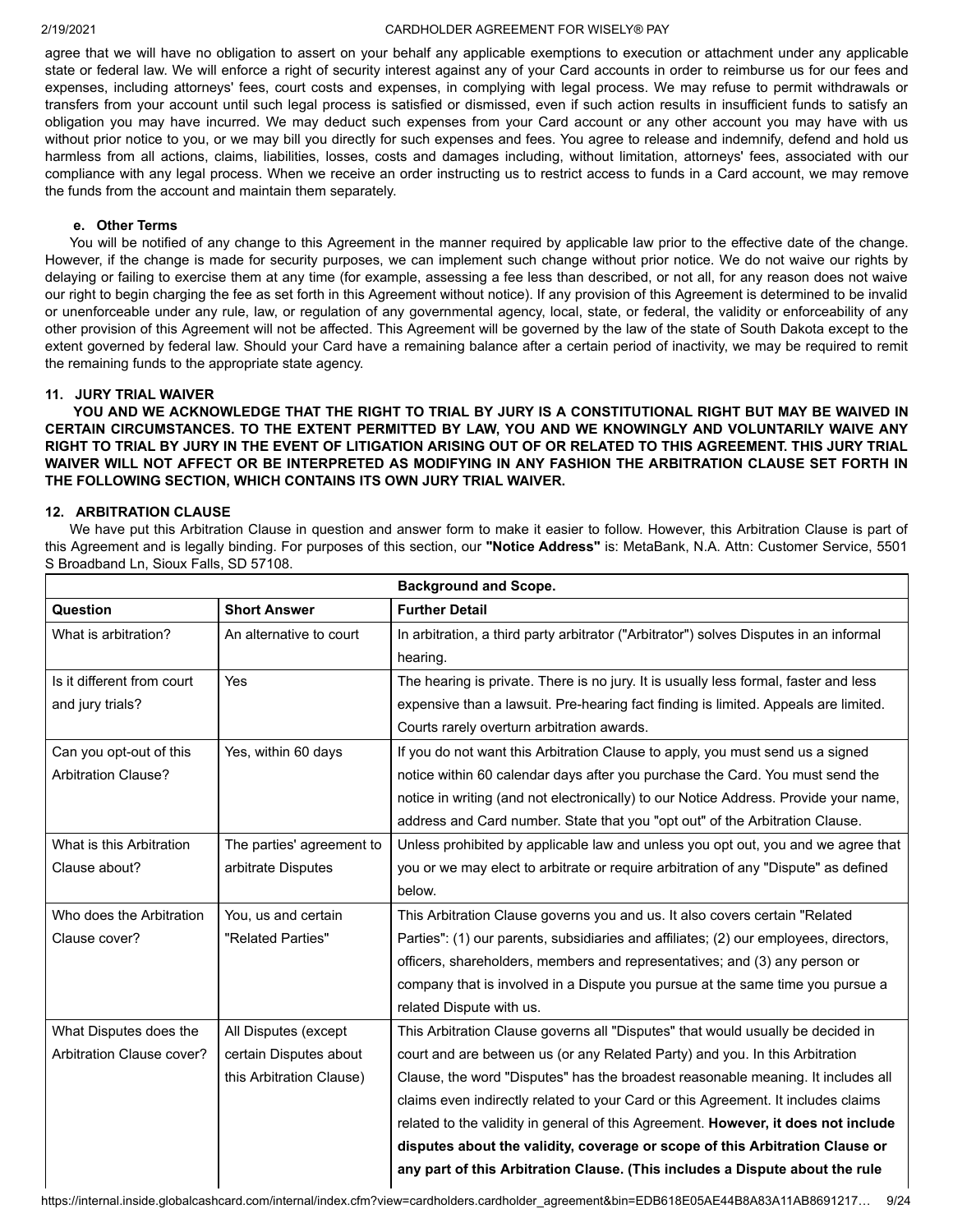|                                  |                         | against class arbitration.) All such disputes are for a court and not an<br>Arbitrator to decide.      |  |
|----------------------------------|-------------------------|--------------------------------------------------------------------------------------------------------|--|
| Who handles the                  | Usually AAA or JAMS     | Arbitrations are conducted under this Arbitration Clause and the rules of the                          |  |
| arbitration?                     |                         | arbitration administrator in effect when the arbitration is started. However,                          |  |
|                                  |                         | arbitration rules that conflict with this Arbitration Clause do not apply. The                         |  |
|                                  |                         | arbitration administrator will be either:                                                              |  |
|                                  |                         | • The American Arbitration Association ("AAA"), 1633 Broadway, 10th Floor,                             |  |
|                                  |                         | New York, NY 10019, www.adr.org.                                                                       |  |
|                                  |                         | JAMS, 620 Eighth Avenue, 34th Floor, New York, NY 10018,                                               |  |
|                                  |                         | www.jamsadr.com.                                                                                       |  |
|                                  |                         | Any other company picked by agreement of the parties.                                                  |  |
|                                  |                         | If all the above options are unavailable, a court will pick the administrator. No                      |  |
|                                  |                         | arbitration may be administered without our consent by any administrator that                          |  |
|                                  |                         | would permit a class arbitration under this Arbitration Clause. The arbitrator will be                 |  |
|                                  |                         | selected under the administrator's rules. However, the arbitrator must be a lawyer                     |  |
|                                  |                         | with at least ten years of experience or a retired judge unless you and we                             |  |
|                                  |                         | otherwise agree.                                                                                       |  |
| Can Disputes be                  | Sometimes               | Either party may bring a lawsuit if the other party does not demand arbitration. We                    |  |
| litigated?                       |                         | will not demand arbitration of any lawsuit you bring as an individual action in                        |  |
|                                  |                         | small-claims court. However, we may demand arbitration of any appeal of a small-                       |  |
|                                  |                         | claims decision or any small-claims action brought on a class basis.                                   |  |
| Are you giving up any<br>rights? | Yes                     | For Disputes subject to this Arbitration Clause, you give up your right to:                            |  |
|                                  |                         | Have juries decide Disputes.<br>1.                                                                     |  |
|                                  |                         | Have courts, other than small-claims courts, decide Disputes.<br>2.                                    |  |
|                                  |                         | 3.<br>Serve as a private attorney general or in a representative capacity.                             |  |
|                                  |                         | Join a Dispute you have with a dispute by other consumers.<br>4.                                       |  |
|                                  |                         | Bring or be a class member in a class action or class arbitration.<br>5.                               |  |
|                                  |                         | We also give up the right to a jury trial and to have courts decide Disputes you<br>wish to arbitrate. |  |
| Can you or another               | <b>No</b>               | The Arbitrator is not allowed to handle any Dispute on a class or                                      |  |
| consumer start a class           |                         | representative basis. All Disputes subject to this Arbitration Clause must be                          |  |
| arbitration?                     |                         | decided in an <b>individual</b> arbitration or an individual small-claims action. This                 |  |
|                                  |                         | Arbitration Clause will be void if a court rules that the Arbitrator can decide a                      |  |
|                                  |                         | Dispute on a class basis and the court's ruling is not reversed on appeal.                             |  |
| What law applies?                | The Federal Arbitration | This Agreement and the Cards involve interstate commerce. Thus, the FAA                                |  |
|                                  | Act ("FAA")             | governs this Arbitration Clause. The Arbitrator must apply substantive law                             |  |
|                                  |                         | consistent with the FAA. The Arbitrator must honor statutes of limitation and                          |  |
|                                  |                         | privilege rights. Punitive damages are governed by the constitutional standards                        |  |
|                                  |                         | that apply in judicial proceedings.                                                                    |  |
| Will anything I do make          | No                      | This Arbitration Clause stays in force even if: (1) you or we end this Agreement; or                   |  |
| this Arbitration Clause          |                         | (2) we transfer or assign our rights under this Agreement.                                             |  |
| ineffective?                     |                         |                                                                                                        |  |
|                                  |                         | Process.                                                                                               |  |
| What must a party do             | Send a written Dispute  | Before starting a lawsuit or arbitration, the complaining party must give the other                    |  |
| before starting a lawsuit        |                         |                                                                                                        |  |
|                                  | notice and work to      | party written notice of the Dispute. The notice must explain in reasonable detail                      |  |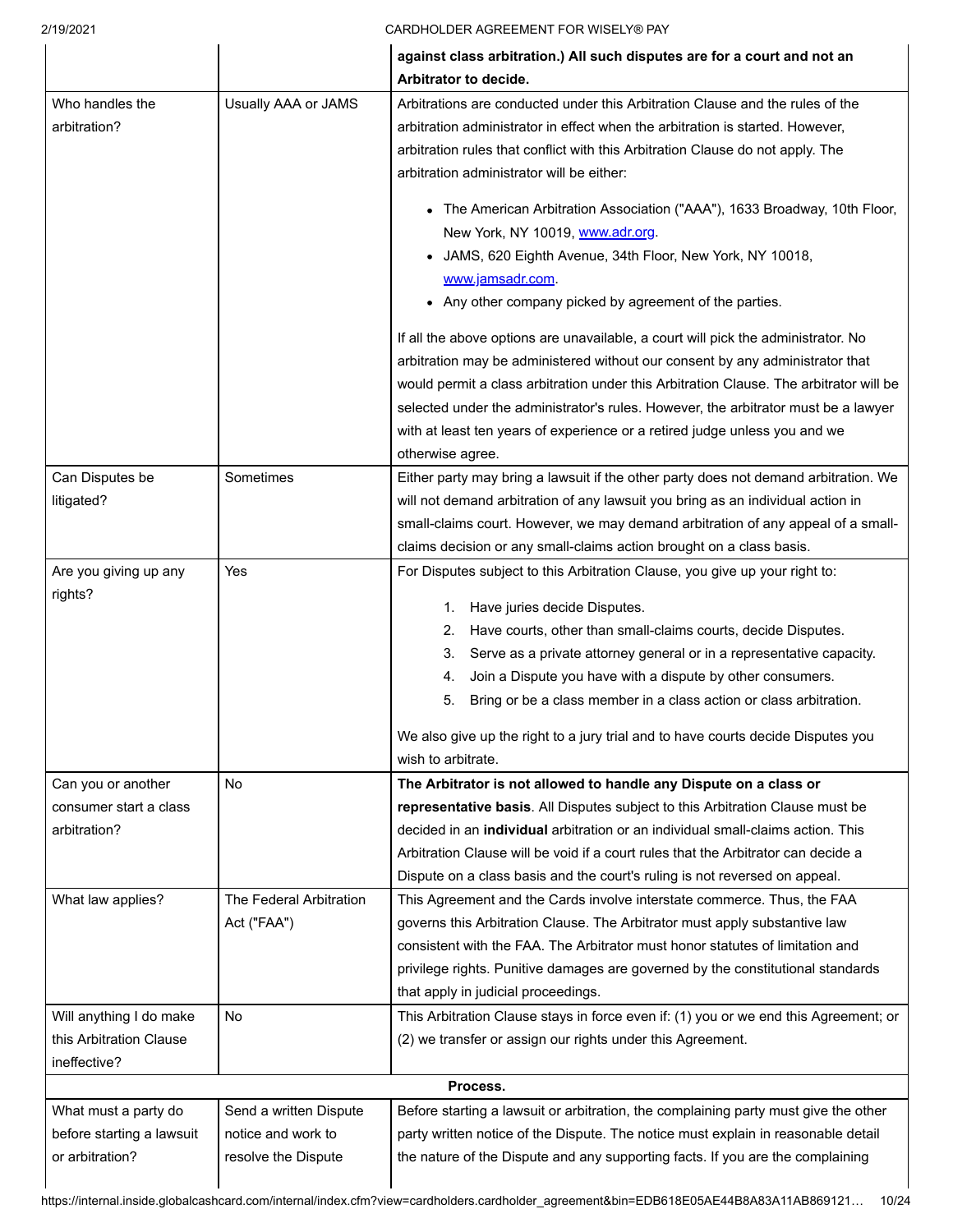|                           |                    | party, you must send the notice in writing (and not electronically) to our Notice       |
|---------------------------|--------------------|-----------------------------------------------------------------------------------------|
|                           |                    | Address. You or an attorney you have personally hired must sign the notice and          |
|                           |                    | must provide the Card number and a phone number where you (or your attorney)            |
|                           |                    | can be reached. A letter from us to you will serve as our written notice of a           |
|                           |                    | Dispute. Once a Dispute notice is sent, the complaining party must give the other       |
|                           |                    | party a reasonable opportunity over the next 30 days to resolve the Dispute on an       |
|                           |                    | individual basis.                                                                       |
| How does an arbitration   | Mailing a notice   | If the parties do not reach an agreement to resolve the Dispute within 30 days          |
| start?                    |                    | after notice of the Dispute is received, the complaining party may commence a           |
|                           |                    | lawsuit or an arbitration, subject to the terms of this Arbitration Clause. To start an |
|                           |                    | arbitration, the complaining party picks the administrator and follows the              |
|                           |                    | administrator's rules. If one party begins or threatens a lawsuit, the other party can  |
|                           |                    | demand arbitration. This demand can be made in court papers. It can be made if a        |
|                           |                    | party begins a lawsuit on an individual basis and then tries to pursue a class          |
|                           |                    | action. Once an arbitration demand is made, no lawsuit can be brought and any           |
|                           |                    | existing lawsuit must stop.                                                             |
| Will any hearing be held  | Yes                | The Arbitrator may decide that an in-person hearing is unnecessary and that he or       |
| nearby?                   |                    | she can resolve a Dispute based on written filings and/or a conference call.            |
|                           |                    | However, any in-person arbitration hearing must be held at a place reasonably           |
|                           |                    | convenient to you.                                                                      |
| What about appeals?       | Very limited       | Appeal rights under the FAA are very limited. The Arbitrator's award will be final      |
|                           |                    | and binding. Any appropriate court may enter judgment upon the arbitrator's             |
|                           |                    | award.                                                                                  |
|                           |                    | <b>Arbitration Fees and Awards.</b>                                                     |
| Who bears arbitration     | Usually, we do.    | We will pay all filing, administrative, hearing and Arbitrator fees if you act in good  |
| fees?                     |                    | faith, cannot get a waiver of such fees and ask us to pay.                              |
| When will we cover your   | If you win         | If you win an arbitration, we will pay the reasonable fees and costs for your           |
| legal fees and costs?     |                    | attorneys, experts and witnesses. We will also pay these amounts if required            |
|                           |                    | under applicable law or the administrator's rules or if payment is required to          |
|                           |                    | enforce this Arbitration Clause. The Arbitrator shall not limit his or her award of     |
|                           |                    | these amounts because your Dispute is for a small amount.                               |
| Will you ever owe us for  | Only for bad faith | The Arbitrator can require you to pay our fees if (and only if): (1) the Arbitrator     |
| arbitration or attorneys' |                    | finds that you have acted in bad faith (as measured by the standards set forth in       |
| fees?                     |                    | Federal Rule of Civil Procedure 11(b)); and (2) this power does not make this           |
|                           |                    | Arbitration Clause invalid.                                                             |
| Can an award be           | Yes                | A party may request details from the Arbitrator, within 14 days of the ruling. Upon     |
| explained?                |                    | such request, the Arbitrator will explain the ruling in writing.                        |

Prepaid card is issued by MetaBank, National Association, Member FDIC, pursuant to a license from Visa U.S.A. Inc. or Prepaid card is issued by MetaBank, National Association, Member FDIC, pursuant to a license by Mastercard International Incorporated. ©2021 MetaBank, National Association

Effective 09/28/2020

No es necesario que acepte esta tarjeta de nómina. Pregúntele a su empleador sobre otras formas de recibir su salario. Tarifa mensual Por compra Retiro en ATM Recarga con dinero en efectivo **\$0 \$0 \$0** dentro de la red **\$5.95\***

[https://internal.inside.globalcashcard.com/internal/index.cfm?view=cardholders.cardholder\\_agreement&bin=EDB618E05AE44B8A83A11AB869121](https://internal.inside.globalcashcard.com/internal/index.cfm?view=cardholders.cardholder_agreement&bin=EDB618E05AE44B8A83A11AB869121)… 11/24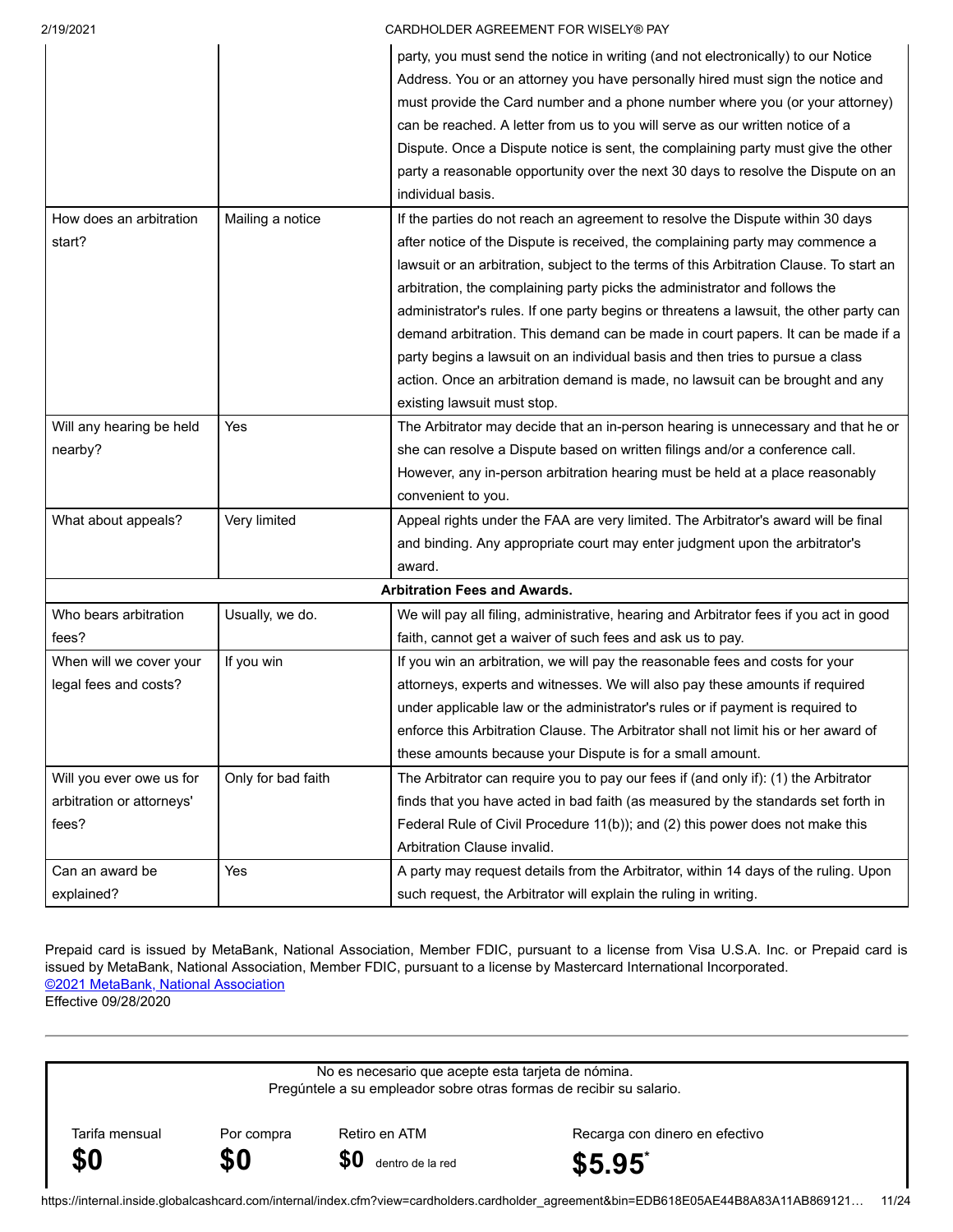

| Consulta de saldo en ATM (dentro o fuera de la red) | \$0             |
|-----------------------------------------------------|-----------------|
| Servicio al cliente (automatizado o agente en vivo) | -\$0            |
| Inactividad (después de 90 días sin transacciones)  | $$4.00$ por mes |

#### **También cobramos otros 7 tipos de tarifas.** Aquí indicamos algunas:

| Rechazo de ATM (dentro o fuera de la red) | \$1.00 |
|-------------------------------------------|--------|
|                                           |        |

\*Esta tarifa puede ser menos dependiendo de cómo y dónde se use esta tarjeta.

#### **No hay función de sobregiro/crédito.**

Sus fondos son elegibles para el seguro de la FDIC.

Para obtener información general sobre las cuentas prepagadas, visite [cfpb.gov/prepaid.](http://cfpb.gov/prepaid)

Encuentre detalles y condiciones para todas las tarifas y los servicios en el acuerdo del titular de la tarjeta y en la "Lista de todas las tarifas para la tarjeta Wisely® Pay".

La tarjeta Wisely® Pay Visa® es emitida por MetaBank, National Association, miembro de la FDIC, de conformidad con una licencia de Visa U.S.A. Inc. La tarjeta es administrada por Global Cash Card, Inc.

| Lista de todas las tarifas ("Formulario Largo") para la tarjeta Wisely <sup>®</sup> Pay<br>WCG072 (v.9.2020) |                                    |                                                                                                                                                                                                                                                                                                                                                                                                                                                                                                                                                                                                                                                                                                            |  |
|--------------------------------------------------------------------------------------------------------------|------------------------------------|------------------------------------------------------------------------------------------------------------------------------------------------------------------------------------------------------------------------------------------------------------------------------------------------------------------------------------------------------------------------------------------------------------------------------------------------------------------------------------------------------------------------------------------------------------------------------------------------------------------------------------------------------------------------------------------------------------|--|
| Todas las tarifas Cantidad<br><b>Detalles</b>                                                                |                                    |                                                                                                                                                                                                                                                                                                                                                                                                                                                                                                                                                                                                                                                                                                            |  |
| Uso mensual                                                                                                  |                                    |                                                                                                                                                                                                                                                                                                                                                                                                                                                                                                                                                                                                                                                                                                            |  |
| Tarifa mensual                                                                                               | \$0                                | Tarifa por mantenimiento mensual. Esta tarifa no se aplicará a los residentes de Connecticut o Nueva<br>York.                                                                                                                                                                                                                                                                                                                                                                                                                                                                                                                                                                                              |  |
|                                                                                                              |                                    | Agregue dinero (es posible que deba pasar una validación adicional antes de poder agregar dinero a su cuenta)                                                                                                                                                                                                                                                                                                                                                                                                                                                                                                                                                                                              |  |
| Recargue su<br>tarjeta con dinero<br>en efectivo con<br>Western Union                                        | \$3.95                             | Se pueden aplicar tarifas de hasta \$3.95 al recargar su tarjeta en los agentes de recarga de Western<br>Union. Las tarifas varían según la ubicación de recarga y son sujetas a cambios. Para conocer las<br>redes disponibles para la recarga de dinero en efectivo, consulte la app myWisely® y <i>mywisely.com</i> .                                                                                                                                                                                                                                                                                                                                                                                   |  |
| Recargue su<br>tarjeta con dinero<br>en efectivo con<br>Green Dot                                            | \$5.95                             | Se pueden aplicar tarifas de hasta \$5.95 al recargar su tarjeta con dinero en efectivo en las<br>ubicaciones de recarga de Green Dot® Network que ofrecen Reload at the Register™ o MoneyPak®.<br>Las tarifas varían según la ubicación de recarga y son sujetas a cambios. Para conocer las redes<br>disponibles para la recarga de dinero en efectivo, consulte la app myWisely® y mywisely com.                                                                                                                                                                                                                                                                                                        |  |
| Recargue su<br>tarjeta usando un<br>servicio de cambio<br>de cheques móvil                                   | 5% de la<br>cantidad del<br>cheque | El servicio Ingo Money es proporcionado por First Century Bank, N.A. No hay tarifa por la financiación<br>de 10 días. La cantidad de su cheque se le acreditará en 10 días si su cheque es aprobado y no se<br>devuelve sin ser pagado dentro del período de 10 días. Si elige financiamiento acelerado e Ingo<br>aprueba su cheque, se aplicarán las siguientes tarifas: 1% de la cantidad del cheque para cheques de<br>nómina y del gobierno con una firma preimpresa, con un cargo mínimo de \$5.00 ó 5% de la cantidad<br>del cheque para todos los demás tipos de cheques aceptados con una tarifa mínima de \$5.00. Las<br>tarifas son sujetas a cambios y se aplican otros términos y condiciones. |  |
| Recargue su<br>tarjeta usando<br>otros servicios de<br>transferencia de<br>dinero<br><b>Gastar dinero</b>    | \$0                                | Pueden aplicarse tarifas de terceros y son sujetas a cambios cuando recargue su tarjeta utilizando<br>otros proveedores de servicios de transferencia de dinero, como, entre otros pero no limitados a,<br>PayPal <sup>®</sup> , desembolsos de proveedores de seguros, etc. Por favor consulte los términos y las<br>condiciones y las tarifas correspondientes al/a los respectivo(s) proveedor(e)s de servicios.                                                                                                                                                                                                                                                                                        |  |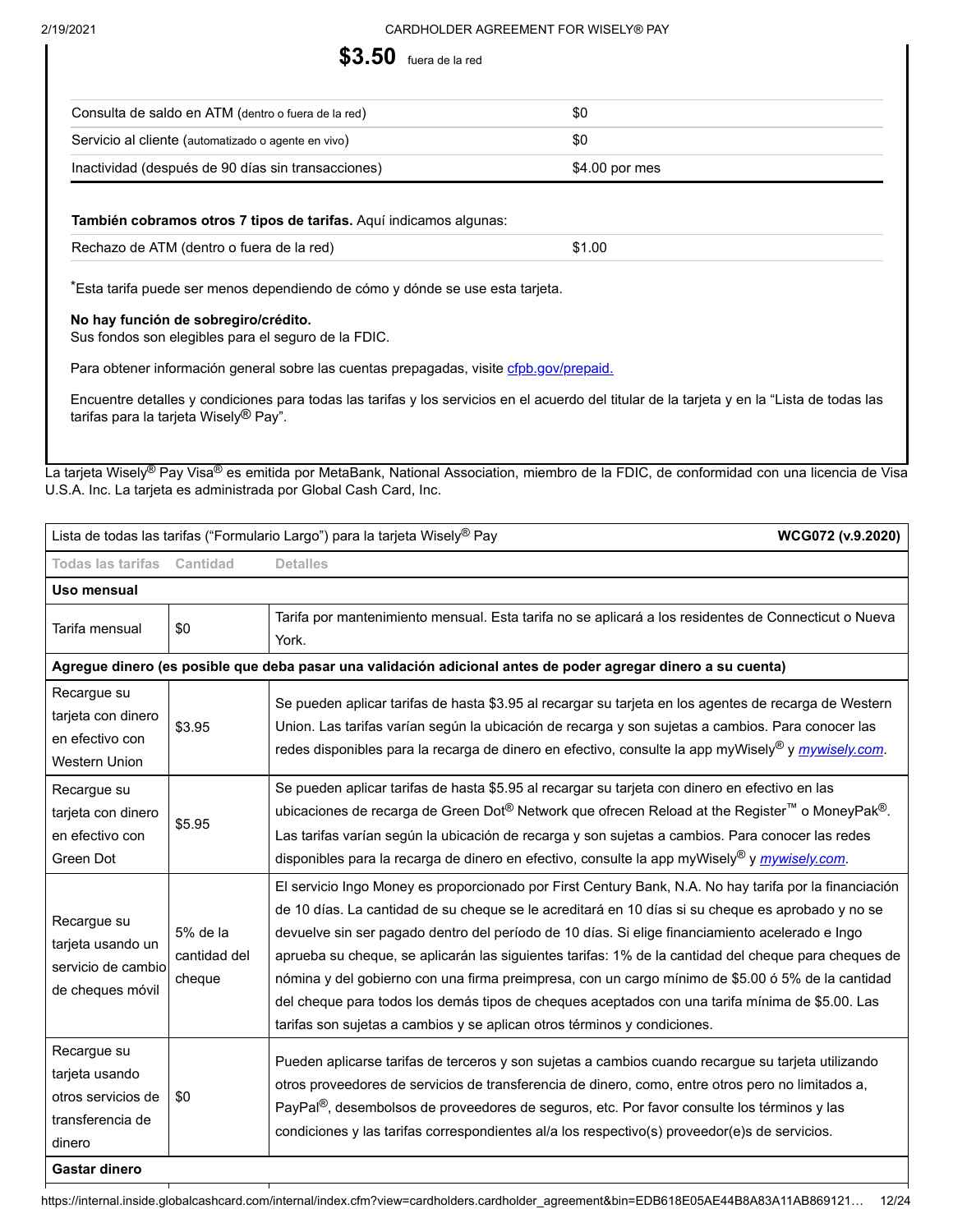| 2/19/2021                                                                              |                                                                                                                                                                                                                                                       | CARDHOLDER AGREEMENT FOR WISELY® PAY                                                                                                                                                                                                                                                                                                                                              |  |
|----------------------------------------------------------------------------------------|-------------------------------------------------------------------------------------------------------------------------------------------------------------------------------------------------------------------------------------------------------|-----------------------------------------------------------------------------------------------------------------------------------------------------------------------------------------------------------------------------------------------------------------------------------------------------------------------------------------------------------------------------------|--|
| Compras o pago<br>de factura con su                                                    | \$0                                                                                                                                                                                                                                                   | Tarifa por usar su tarjeta para comprar en la tienda, por Internet, en la app o por teléfono. Pague sus<br>facturas utilizando el servicio de pago de facturas (otros terceros, como los emisores de facturas,                                                                                                                                                                    |  |
| tarjeta                                                                                |                                                                                                                                                                                                                                                       | pueden cobrar tarifas adicionales).                                                                                                                                                                                                                                                                                                                                               |  |
| Obtenga dinero en efectivo                                                             |                                                                                                                                                                                                                                                       |                                                                                                                                                                                                                                                                                                                                                                                   |  |
| Retiro de dinero<br>en efectivo en<br>ATMs dentro de la<br>red en el Área<br>Doméstico | \$0                                                                                                                                                                                                                                                   | Retiros ilimitados en ATMs de la red en cualquier ATM de la red (Allpoint, MoneyPass) en los 50<br>estados de EE.UU., Washington, D.C., Puerto Rico, las Islas Vírgenes de EE.UU. y Guam ("Área<br>Doméstico"). Acepte el recargo si aparece. La tarifa se eximirá o se acreditará. Encuentre los ATMs<br>dentro de la red en la app myWisely <sup>®</sup> y <i>mywisely.com.</i> |  |
| Retiro de dinero<br>en efectivo en<br>ATMs fuera de la<br>red en el Área<br>Doméstico  | \$3.50                                                                                                                                                                                                                                                | Cada retiro en un ATM fuera de la red en el Área Doméstico incurrirá en una tarifa (otros terceros,<br>como el propietario del ATM, pueden cobrar tarifas adicionales).                                                                                                                                                                                                           |  |
| Retiro de dinero<br>en efectivo con<br>cajero bancario<br>miembro de Visa <sup>®</sup> | \$0                                                                                                                                                                                                                                                   | Tarifa por retiros de dinero en efectivo con cajeros bancarios miembros de Visa <sup>®</sup> dentro de los 50<br>estados de EE.UU. y Washington D.C. (otros bancos internacionales miembros de Visa®, incluyendo<br>aquellos en territorios de EE.UU., pueden cobrar una tarifa).                                                                                                 |  |
| Tarifa por rechazo<br>en ATM                                                           | \$1.00                                                                                                                                                                                                                                                | Tarifa por retiro rechazado en un ATM. Para los empleados con sede en Connecticut e Illinois, las dos<br>primeras tarifas por rechazo por mes no se aplicarán o se acreditarán (pueden aplicarse tarifas de<br>terceros).                                                                                                                                                         |  |
| Información                                                                            |                                                                                                                                                                                                                                                       |                                                                                                                                                                                                                                                                                                                                                                                   |  |
| Administración de<br>cuenta mediante<br>la app móvil y por<br>Internet                 | Tarifa por administrar la cuenta de su tarjeta mediante la app myWisely® y en <i>mywisely.com</i> . Incluye<br>alertas por correo electrónico y mensajes de texto (es posible que se apliquen cargos por mensajes y<br>\$0<br>datos de su proveedor). |                                                                                                                                                                                                                                                                                                                                                                                   |  |
| Servicio al cliente<br>\$0<br>hablar con un agente en vivo.                            |                                                                                                                                                                                                                                                       | Tarifa por llamar al servicio al cliente automatizado disponible las 24 horas/7 días de la semana o                                                                                                                                                                                                                                                                               |  |
| Consulta de saldo<br>en ATM                                                            | \$0                                                                                                                                                                                                                                                   | Tarifa por verificar su saldo en el ATM (pueden aplicarse tarifas de terceros).                                                                                                                                                                                                                                                                                                   |  |
| Estado de cuenta<br>mensual impreso<br>en papel                                        | \$0                                                                                                                                                                                                                                                   | Tarifa por recibir un estado de cuenta mensual impreso en papel.                                                                                                                                                                                                                                                                                                                  |  |
| Historial de<br>transacciones<br>escrito                                               | \$0                                                                                                                                                                                                                                                   | Tarifa por un historial de transacciones escrito que se le enviará por correo.                                                                                                                                                                                                                                                                                                    |  |
|                                                                                        |                                                                                                                                                                                                                                                       | Uso de su tarjeta fuera de los 50 estados de EE.UU. (es posible que deba pasar una validación adicional antes de poder usar su                                                                                                                                                                                                                                                    |  |
| tarjeta fuera del Área Doméstico)                                                      |                                                                                                                                                                                                                                                       |                                                                                                                                                                                                                                                                                                                                                                                   |  |
| Retiro de dinero<br>en efectivo en<br>ATMs<br>internacionales                          | \$3.50                                                                                                                                                                                                                                                | Cada retiro en un ATM realizado fuera del Área Doméstico incurrirá en una tarifa (otros terceros, como<br>el propietario del ATM, pueden cobrar tarifas adicionales).                                                                                                                                                                                                             |  |
| Tarifa por<br>transacción<br>internacional                                             | 3%                                                                                                                                                                                                                                                    | Tarifa por transacciones de compra y ATMs realizadas fuera del Área Doméstico (el porcentaje basado<br>en la cantidad total de la transacción en dólares estadounidenses).                                                                                                                                                                                                        |  |
| 2%<br>Tarifa por<br>transacción con                                                    |                                                                                                                                                                                                                                                       | Tarifa por retiros de dinero en efectivo con cajeros bancarios miembros de Visa® fuera de los 50<br>estados de EE.UU. y Washington D.C. (el porcentaje basado en la cantidad total de la transacción).                                                                                                                                                                            |  |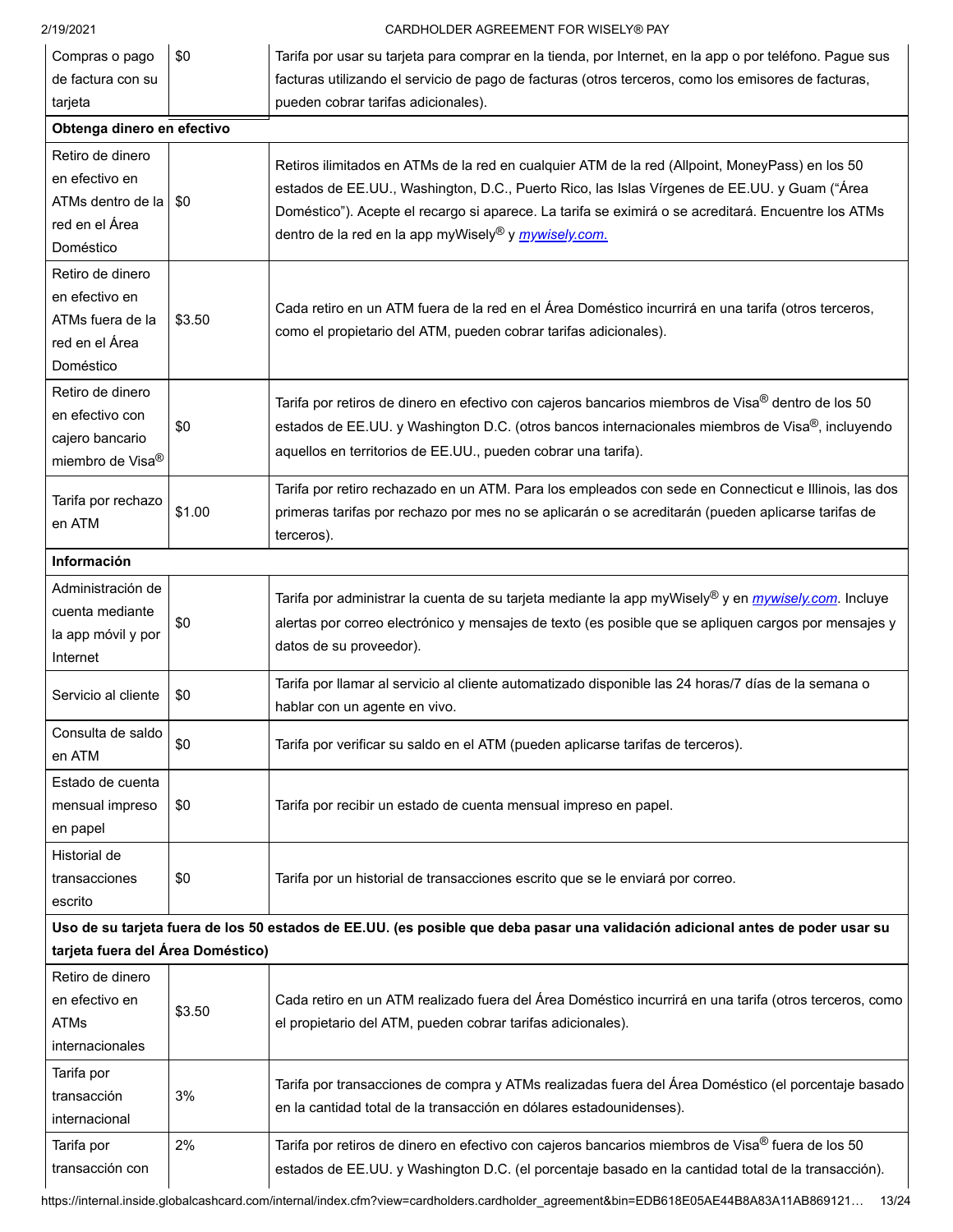$\mathbf{L}$ 

 $\mathbf{r}$ 

 $\mathbf{I}$ 

| un cajero bancario                         |         |                                                                                                                       |  |
|--------------------------------------------|---------|-----------------------------------------------------------------------------------------------------------------------|--|
| Tarifa por rechazo                         |         |                                                                                                                       |  |
| en ATM                                     | \$3.25  | Tarifa por un rechazo de retiro en un ATM realizado fuera del Área Doméstico (pueden aplicarse tarifas                |  |
| internacional                              |         | de terceros).                                                                                                         |  |
| Tarifa por consulta                        |         |                                                                                                                       |  |
| \$3.25<br>de saldo en ATM<br>internacional |         | Tarifa por verificar su saldo en un ATM realizado fuera del Área Doméstico (pueden aplicarse tarifas de<br>terceros). |  |
|                                            |         |                                                                                                                       |  |
| Tarifa por                                 |         |                                                                                                                       |  |
| transferencia de                           | \$0     | Tarifa por transferir fondos de su tarjeta a un banco u otra cuenta financiera.                                       |  |
| fondos                                     |         |                                                                                                                       |  |
| Tarjeta secundaria                         | \$3.00  | Tarifa por tarjeta secundaria. Pueden aplicarse limitaciones en la cantidad de tarjetas solicitadas.                  |  |
|                                            |         | Incluye envío estándar GRATUITO.                                                                                      |  |
|                                            | \$3.00  | Un (1) reemplazo de tarjeta GRATUITO por una tarjeta primaria o secundaria perdida/robada por año                     |  |
| Reemplazo de                               |         | calendario. Cada reemplazo de tarjeta adicional por una tarjeta primaria o secundaria perdida/robada                  |  |
| tarjeta                                    |         | por año calendario incurrirá en una tarifa. Una tarjeta reportada como perdida/robada se cerrará y                    |  |
| perdida/robada                             |         | bloqueará para ayudar a prevenir transacciones no autorizadas. Debe activar la nueva tarjeta de                       |  |
|                                            |         | reemplazo para poder usarla. Incluye envío estándar GRATIS. Consulte las tarifas de entrega                           |  |
|                                            |         | acelerada a continuación.                                                                                             |  |
| Entrega acelerada                          | \$24.00 | Tarifa por entrega acelerada (2 días hábiles) para pedidos de tarjetas de reemplazo.                                  |  |
| Entrega al día                             | \$35.00 | Tarifa por entrega al día siguiente para pedidos de tarjetas de reemplazo.                                            |  |
| siguiente                                  |         |                                                                                                                       |  |
|                                            |         | Tarifa de inactividad. La tarifa se calculará mensualmente después de 90 días de inactividad. Para los                |  |
| Tarifa de                                  |         | empleados con sede en Minnesota, Montana y Nueva York, no se aplicará ninguna tarifa por                              |  |
| inactividad                                | \$4.00  | inactividad. Para los empleados con sede en Connecticut, Illinois y Pennsylvania, no se cobrará                       |  |
|                                            |         | ninguna tarifa por inactividad durante los primeros 12 meses. Para los empleados con sede en Texas,                   |  |
|                                            |         | la tarifa de inactividad no se cobrará después de 12 meses de inactividad.                                            |  |
| <b>Divulgaciones Adicionales</b>           |         |                                                                                                                       |  |
|                                            |         |                                                                                                                       |  |

Retiro gratuito de dinero en efectivo de su pago está disponible a través de retiros de dinero en efectivo con cajeros bancarios en un banco miembro de Visa® (sujeto a límites; consulte la sección Límites en su acuerdo del titular de la tarjeta).

Sus fondos son elegibles para el seguro de la FDIC. Sus fondos se guardarán en o transferirán a MetaBank, National Association, una institución asegurada por la FDIC. Una vez allí, sus fondos están asegurados hasta \$250,000 por la FDIC en caso de que MetaBank falle, si se cumplen los requisitos específicos del seguro de depósito y la cuenta de su tarjeta está registrada. Consulte <https://fdic.gov/deposit/deposits/prepaid.html> para obtener más detalles.

No hay función de sobregiro/crédito.

Comuníquese con el departamento de Servicio al Cliente en Wisely® Pay llamando al 1.866.313.6901, por correo a Wisely Pay, c/o Wisely, P.O. Box 9008, San Dimas CA 91773, Attention: Cardholder Services o visite la app myWisely® y *[mywisely.com](http://mywisely.com/)*.

Para obtener información general sobre las cuentas prepagadas, visite [cfpb.gov/prepaid.](http://cfpb.gov/prepaid) Si tiene una queja sobre una cuenta prepagada, llame a la Oficina de Protección Financiera del Consumidor al 1.855.411.2372 o visite [cfpb.gov/complaint.](http://cfpb.gov/complaint)

La tarjeta Wisely Pay Visa® es emitida por MetaBank, N.A., miembro de la FDIC, de conformidad con una licencia de Visa U.S.A. Inc. Visa es una marca comercial registrada de Visa Service Association. Wisely y myWisely son marcas comerciales registradas de ADP, Inc. Ingo es una marca comercial registrada de Ingo Money, Inc. PayPal es una marca comercial registrada de PayPal, Inc. Allpoint es una marca comercial registrada de ATM National, LLC. MoneyPass es una marca comercial registrada de GenPass, Inc. Western Union es una marca comercial registrada de Western Union Holdings, Inc. Green Dot y MoneyPak son marcas comerciales registradas, y Reload at the Register es una marca, de Green Dot Corporation. Todas las demás marcas son propiedad de sus respectivos dueños. Derechos de autor © 2020 ADP, Inc. Todos los derechos reservados.

# **Acuerdo del Titular de la Tarjeta Wisely® Pay**

# **INFORMACIÓN DE CONTACTO PARA EL DEPARTAMENTO DE SERVICIO AL CLIENTE:**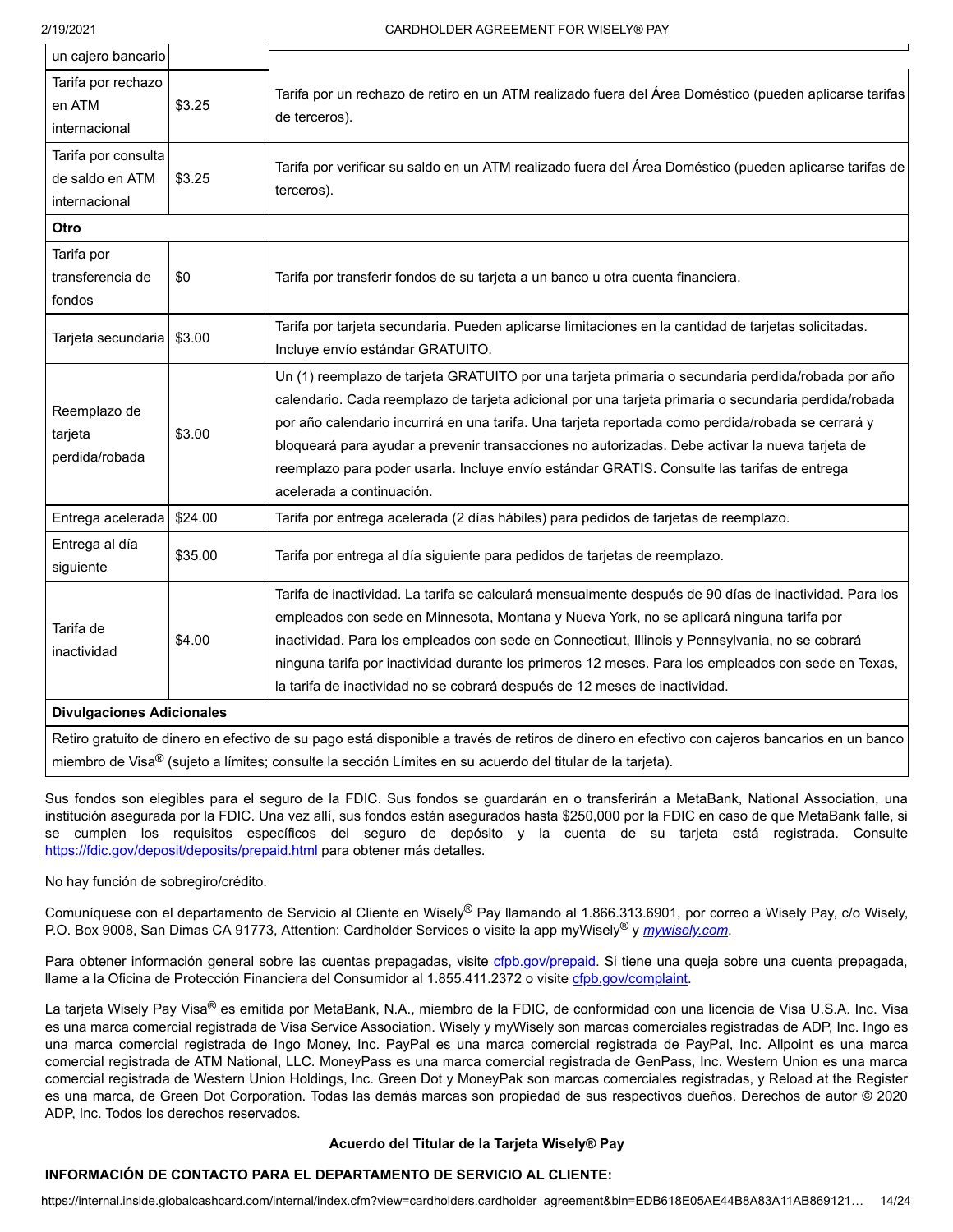**Dirección:** P.O. Box 9008, San Dimas, CA 91773 **Sitio Web:** mywisely.com

**Número de Teléfono:** 866-313-6901

#### **AVISOS IMPORTANTES:**

- (1) POR FAVOR LEA CUIDADOSAMENTE. ESTE ACUERDO CONTIENE UNA CLÁUSULA DE ARBITRAJE QUE REQUIERE QUE TODOS LOS RECLAMOS SE RESUELVAN EN FORMA DE ARBITRAJE VINCULANTE.
- (2) SIEMPRE CONOZCA LA CANTIDAD EXACTA DE DÓLARES DISPONIBLE EN LA TARJETA. LOS COMERCIANTES PUEDEN NO TENER ACCESO PARA DETERMINAR EL SALDO DE LA TARJETA.
- (3) AL ACEPTAR, FIRMAR O USAR ESTA TARJETA, USTED ACEPTA ESTAR OBLIGADO POR LOS TÉRMINOS Y LAS CONDICIONES CONTENIDOS EN ESTE ACUERDO.
- (4) SI NO ACEPTA ESTOS TÉRMINOS, NO USE LA TARJETA. PUEDE CANCELAR LA TARJETA COMUNICÁNDOSE CON EL DEPARTAMENTO DE SERVICIO AL CLIENTE.
- (5) AL USAR ESTA TARJETA, USTED TAMBIÉN ESTÁ DE ACUERDO CON LA POLÍTICA DE PRIVACIDAD DE METABANK (ADJUNTA). LOS ADMINISTRADORES DEL PROGRAMA PUEDEN TENER DIFERENTES PRÁCTICAS DE PRIVACIDAD, POR LO QUE ES IMPORTANTE QUE REVISE SUS POLÍTICAS TAMBIÉN, SI ES APLICABLE.

 Association le ha emitido la tarjeta Wisely Pay (**"Tarjeta"**). **"Usted"** y **"su"** se refieren a la persona o personas que han recibido y están Este Acuerdo del Titular de la Tarjeta (**"Acuerdo"**) establece los términos y las condiciones bajo los cuales MetaBank®, National autorizadas a usar la Tarjeta según lo dispuesto en este Acuerdo. **"Nosotros"** y **"nuestro"** se refieren colectivamente a MetaBank, un banco con licencia federal, miembro de la FDIC y sus divisiones o cesionarios, y también incluye, a menos que se indique lo contrario, nuestro Gerente de Programa. **"Gerente de Programa"** se refiere a Global Cash Card, Inc. que realiza ciertos servicios relacionados con su Tarjeta en nombre de MetaBank. **"Compañía"** significa la compañía o entidad que ha establecido esta Tarjeta de manera directa o indirecta para la transferencia de salarios, pagos, otras compensaciones o cantidades adeudados al Titular de la Tarjeta. La Tarjeta no es transferible y puede cancelarse en cualquier momento sin previo aviso sujeto a la ley aplicable. Por favor lea este Acuerdo detalladamente y guárdelo para futuras referencias. Su Lista de Todas las Tarifas (lista de tarifas), también conocida como el **"Formulario Largo,"** se adjunta y se considera parte de este Acuerdo.

#### **1. SOBRE SU TARJETA**

Su Tarjeta es una tarjeta prepagada que le permite acceder a fondos cargados a su cuenta de la Tarjeta. Debe tratar su Tarjeta con el mismo cuidado que trataría el dinero en efectivo. Le recomendamos que firme su Tarjeta cuando la reciba. Esta Tarjeta está destinada para uso personal, familiar o doméstico y no para fines comerciales. La cuenta de su Tarjeta no constituye una cuenta de cheques o de ahorros y no está conectada de ninguna manera a ninguna otra cuenta que usted pueda tener. La Tarjeta no es una tarjeta de regalo, ni está destinada a ser utilizada para regalar. La tarjeta no es una tarjeta de crédito. No recibirá ningún interés sobre los fondos en la cuenta de su Tarjeta. Para abrir una cuenta, usted acepta recibir comunicaciones de nosotros en forma electrónica. Nosotros podemos cerrar su Tarjeta o negar procesar cualquier transacción que creamos que puede violar los términos de este Acuerdo o que represente una actividad ilegal o fraudulenta. Usted es responsable de notificarnos de inmediato sobre cualquier cambio a su dirección, número de teléfono o dirección de correo electrónico. Si su dirección cambia a una dirección que no es en los EE.UU., nosotros podemos cancelar su Tarjeta y devolverle los fondos de acuerdo con este Acuerdo. Todos los fondos cargados a la cuenta de su Tarjeta se mantienen en una cuenta de custodia con nosotros en su nombre y están asegurados por la Corporación Federal de Seguros de Depósitos ("FDIC", por sus siglas en inglés), sujeto a las limitaciones y restricciones aplicables de dicho seguro.

# **2. VERIFICACIÓN DE SU TARJETA**

**Información importante para abrir una cuenta de la Tarjeta:** Para ayudar al gobierno federal a combatir el financiamiento del terrorismo y las actividades de lavado de dinero, la Ley PATRIOTA de EE.UU. exige que todas las instituciones financieras y sus terceros obtengan, verifiquen y registren información que identifique a cada persona que abre una Tarjeta.

**Lo que esto significa para usted:** cuando usted solicite una Tarjeta, podemos pedirle, o la Compañía puede proporcionarnos, su nombre, dirección, fecha de nacimiento y otra información que nos permita identificarlo. También podemos solicitar ver una copia de su licencia de conducir u otros documentos en cualquier momento. Usted puede estará limitado al uso y a las funciones hasta que podamos verificar con éxito su identidad.

**Elegibilidad y Activación:** Para ser elegible para usar y activar la Tarjeta, usted nos declara y garantiza que: (i) la información personal que nos proporciona es verdadera, correcta y completa; y (ii) ha leído este Acuerdo y acepta estar obligado y cumplir con sus términos.

# **3. TRANSACCIONES NO AUTORIZADAS**

#### **a. Comuníquese en Caso de una Transferencia No Autorizada**

Si cree que su Tarjeta se perdió o fue robada, llame o escriba al departamento de Servicio al Cliente INMEDIATAMENTE a la información de contacto que se encuentra al comienzo de este Acuerdo.

# **b. Su Responsabilidad por Transacciones No Autorizadas**

Infórmenos DE INMEDIATO si cree que su Tarjeta se perdió o fue robada, o si cree que se ha realizado una transferencia electrónica de fondos sin su permiso. Llamar al departamento de Servicio al Cliente es la mejor manera de mantener bajas sus posibles pérdidas. Podría perder todo el dinero en su cuenta. Si nos informa dentro de los 2 días hábiles después de enterarse de la pérdida o robo de su Tarjeta, usted puede perder no más de \$50 si alguien usa su Tarjeta sin su permiso. Si NO nos informa dentro de los 2 días hábiles después de enterarse de la pérdida o el robo de su Tarjeta, y podemos demostrar que podríamos haber evitado que alguien usará su Tarjeta sin su permiso si nos lo hubiera dicho, usted podría perder tanto como \$500.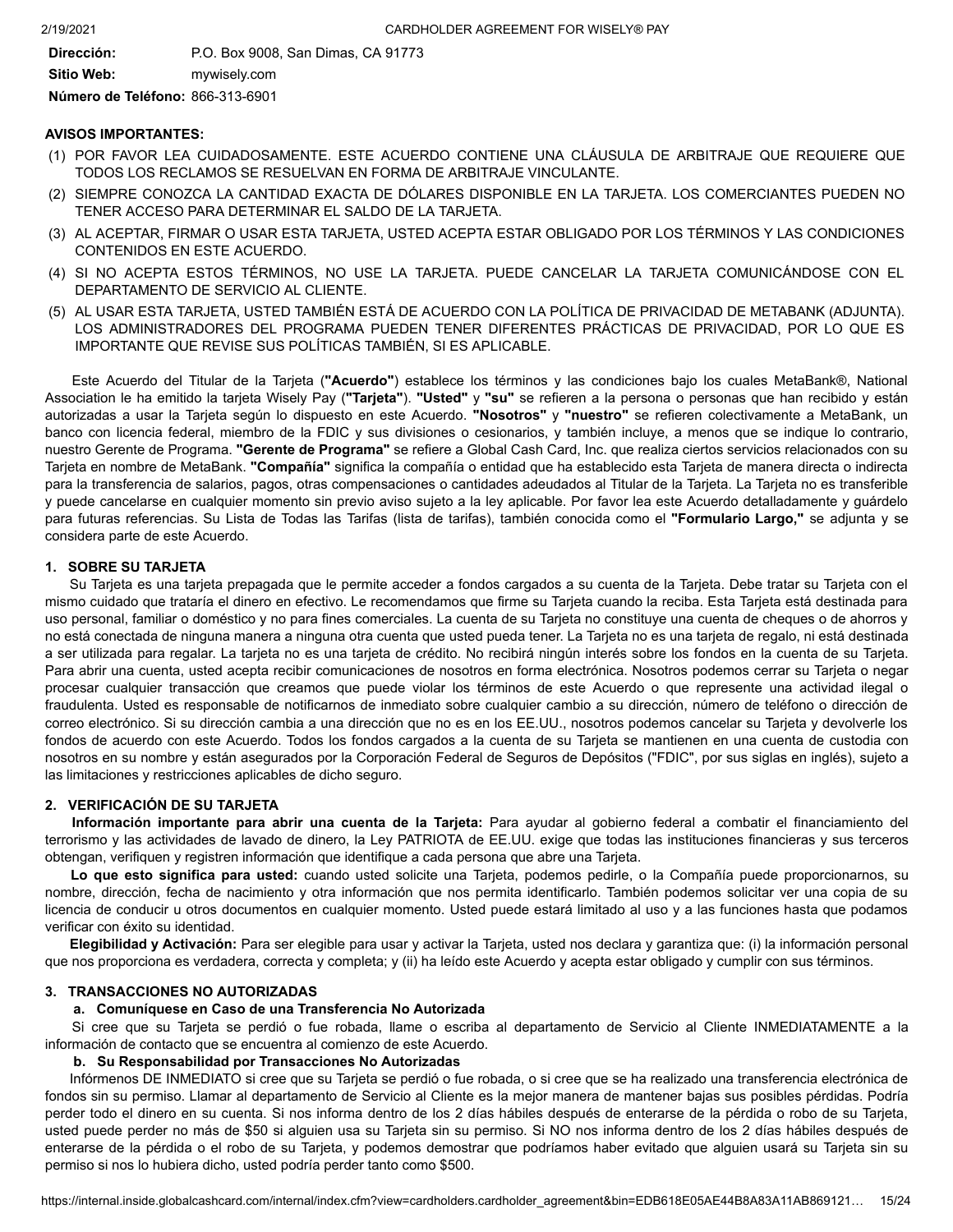Además, si su historial electrónico muestra transferencias que usted no realizó, incluidas las transferencias realizadas con su Tarjeta u otros medios, infórmenos de inmediato. Si no nos informa dentro de los 60 días posteriores a la fecha anterior a la que accedió electrónicamente a su cuenta (si la transferencia no autorizada se podía ver en su historial electrónico), o la fecha en que enviamos el PRIMER historial por escrito en el que apareció la transferencia no autorizada, es posible que no recupere el dinero que perdió después de los 60 días si podemos demostrar que podríamos haber evitado que alguien tomará el dinero si nos lo hubiera dicho a tiempo. Si una buena razón (como un viaje largo o una hospitalización) le impidió informarnos, ampliaremos los períodos de tiempo.

#### **Su Tarjeta puede tener algunas protecciones contra el uso no autorizado adicionales:**

Según la Política de Cero Responsabilidad de Mastercard, su responsabilidad por transacciones no autorizadas en su Tarjeta de marca Mastercard es de \$0.00 si nos notifica de inmediato al darse cuenta de la pérdida o el robo, y ejerció un cuidado razonable para proteger su Tarjeta de la pérdida, el robo o el uso no autorizado. Esta política que limita su responsabilidad no se aplica a transacciones de débito no procesadas por Mastercard, ciertas transacciones comerciales o tarjetas no registradas.

La política de Cero Responsabilidad de Visa cubre sólo las tarjetas de marca Visa emitidas en los EE.UU. y no se aplica a las transacciones en cajeros automáticos (ATM), transacciones con PIN que Visa no procesa, ciertas transacciones con tarjetas comerciales o tarjetas no registradas. Usted debe notificarnos de inmediato sobre cualquier uso no autorizado. Para detalles adicionales visite [www.visa.com/security.](https://internal.inside.globalcashcard.com/internal/www.visa.com/security)

#### **c. Días Hábiles**

Para propósitos de este Acuerdo, nuestros días hábiles son de lunes a viernes, excluyendo días feriados federales. El horario del departamento de Servicio al Cliente puede variar.

#### **4. USAR SU TARJETA**

# **a. Acceso a Sus fondos y Cargas de Fondos**

Cada vez que usa su Tarjeta, usted nos autoriza a reducir el valor disponible en su Tarjeta por el monto de la transacción y las tarifas aplicables. Si usa su número de Tarjeta o equivalente de tarjeta sin presentar su Tarjeta (como para una transacción por Internet, un pedido por correo o una compra por teléfono), el efecto legal será el mismo que si usara la Tarjeta en sí. Puede usar su Tarjeta para comprar o arrendar bienes o servicios donde se acepte su Tarjeta, siempre que no exceda el valor disponible en la cuenta de su Tarjeta.

#### **También puede usar su Tarjeta para:**

- (1) retirar dinero en efectivo de la cuenta de su Tarjeta
- (2) cargar fondos a la cuenta de su Tarjeta
- (3) transferir fondos entre las cuentas de su Tarjeta cuando lo solicite; y
- (4) pagar facturas directamente con la cuenta de su Tarjeta.

**NO PUEDE usar su Tarjeta para:** (i) cambiar su Tarjeta por su valor en dinero en efectivo; (ii) realizar transacciones ilegales; (iii) usar el número de ruta bancaria y el número de cuenta para realizar una transacción de débito con cualquier artículo procesado como cheque (estos débitos se rechazarán y su pago no se procesará); o (iv) realizar transacciones comerciales. Además, NO SE PERMITE EXCEDER LA CANTIDAD DISPONIBLE EN LA CUENTA DE SU TARJETA A TRAVÉS DE UNA TRANSACCIÓN INDIVIDUAL O DE UNA SERIE DE TRANSACCIONES. Sin embargo, si una transacción excede el saldo de los fondos disponibles en la cuenta de su Tarjeta, usted será totalmente responsable ante nosotros por el monto de la transacción y aceptará pagarnos de inmediato por el saldo negativo. Si su Tarjeta tiene un saldo negativo, cualquier depósito se utilizará para compensar el saldo negativo. También podemos usar cualquier depósito o saldo en otra Tarjeta que tenga con nosotros, incluyendo cualquier Tarjeta Secundaria (definida a continuación), para compensar un saldo negativo en esta Tarjeta.

 **Carga a la cuenta de la Tarjeta:** La Compañía puede agregar fondos a su Tarjeta, llamada una **"carga"**, mediante cargas de la Cámara de Compensación Automatizada ("ACH", por sus siglas en in inglés) (por ejemplo, depósito directo). Usted también puede agregar fondos a su Tarjeta a través de: (i) cargas ACH; (ii) Carga de dinero en efectivo a través de Green Dot o Western Union; (iii) transferencias de fondos de cheque a través de Ingo Money o (iv) depósito directo. Consulte la tabla de Límites en la sección de preguntas frecuentes después de iniciar sesión en [mywisely.com](https://mywisely.com) para conocer las limitaciones de cantidad y de frecuencia para los diferentes métodos de carga. Cada carga puede estar sujeta a una tarifa como se establece en el Formulario Largo. Si hace arreglos para que un tercero transfiera fondos directamente a su Tarjeta a través de una carga ACH, usted debe inscribirse con el tercero proporcionando el número de ruta bancaria y el número de cuenta de depósito directo que le proporcionamos. **Los únicos pagos federales que pueden cargarse a su Tarjeta a través de un crédito ACH son los pagos federales en beneficio del titular de la tarjeta principal. Todos los créditos ACH se cargarán a la Tarjeta Principal. El titular de la tarjeta Principal puede transferir fondos a una tarjeta secundaria. Si tiene preguntas sobre este requisito, por favor llame al departamento de Servicio al Cliente.** Ciertos tipos de cargas pueden ser rechazados si exceden los límites descritos a continuación. Usted acepta presentar su Tarjeta y cumplir con los requisitos de identificación para completar las transacciones de carga, según sea necesario de vez en cuando.

**Transacciones Divididas:** Si no tiene suficientes fondos disponibles en la cuenta de su Tarjeta, usted puede indicarle al comerciante que cargue una parte de la compra a la Tarjeta y pagar el monto restante con otra forma de pago. Estas se llaman "transacciones divididas". Algunos comerciantes no permiten a los titulares de tarjetas dividir las transacciones o sólo le permitirán realizar una transacción dividida si paga el monto restante con dinero en efectivo.

#### **b. Limites**

|                                                     | Límites de Cargas, Retiros y Gastos*                                                                                                           |         |  |  |
|-----------------------------------------------------|------------------------------------------------------------------------------------------------------------------------------------------------|---------|--|--|
|                                                     | Limitaciones de Cargas                                                                                                                         | _ímite_ |  |  |
| Saldo Máximo de la Tarjeta en cualquier   \$100,000 |                                                                                                                                                |         |  |  |
|                                                     | 16/24<br>https://internal.inside.globalcashcard.com/internal/index.cfm?view=cardholders.cardholder_agreement&bin=EDB618E05AE44B8A83A11AB869121 |         |  |  |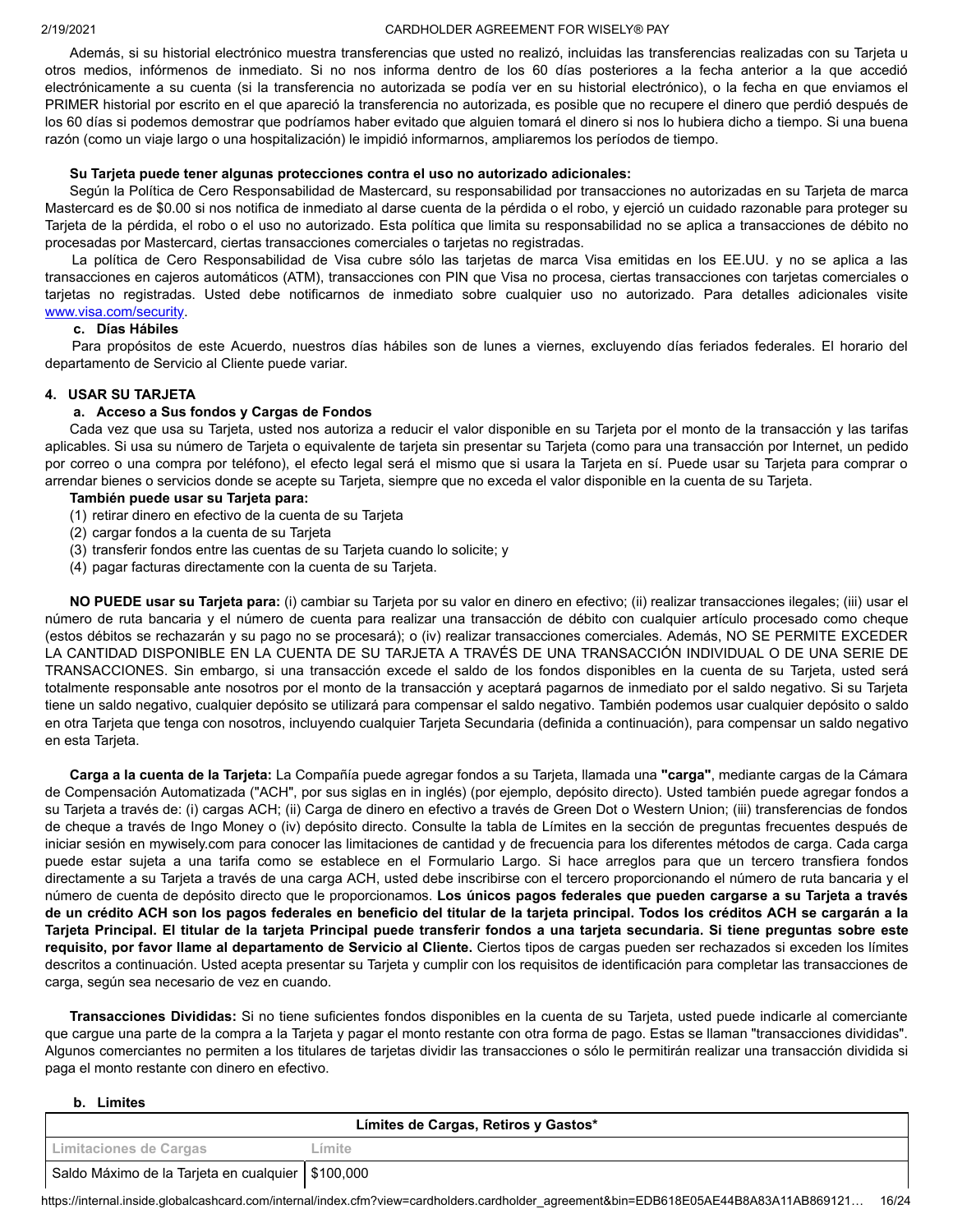| momento                                 |                                                                                           |
|-----------------------------------------|-------------------------------------------------------------------------------------------|
| Número total de las veces que su        | Ilimitado                                                                                 |
| Empleador puede recargar su Tarjeta     |                                                                                           |
| Crédito ACH máximo (por carga de        | \$100,000 por transacción (sujeto a un límite máximo diario de \$100,000)                 |
| depósito directo]                       |                                                                                           |
| Límite Diario de Transferencia Máxima   | No más que \$2,500 cada veinte y cuatro (24) horas                                        |
| de Tarjeta a Tarjeta (sólo disponible   |                                                                                           |
| entre las tarjetas Wisely® dentro de su |                                                                                           |
| cuenta)                                 |                                                                                           |
| Número total de veces que puede         | Cuatro (4) veces por día, siete (7) veces por semana, veinte (20) veces por mes           |
| recargar con Green Dot® Reload          |                                                                                           |
| Mediante Reload @ the Register™         |                                                                                           |
| Cantidad máxima de cargas con Green     | \$1,500 cantidad agregada por día, \$3,500 cantidad agregada por semana, \$5,000 cantidad |
| Dot® Reload Mediante Reload @ the       | agregada por mes                                                                          |
| Register™                               |                                                                                           |
| Cantidad máxima de cargas con Green     | \$1,000 cantidad agregada en un período de treinta (30) días                              |
| Dot MoneyPak®                           |                                                                                           |
| Cantidad máxima de cargas con           | \$1,500 cantidad agregada por día, \$5,000 cantidad agregada por mes                      |
| <b>Western Union</b>                    |                                                                                           |
| Cantidad máxima por cada depósito de    | \$1,500 por cheque, \$5,000 cantidad agregada por mes                                     |
| cheque con Ingo                         |                                                                                           |
| <b>Limitaciones de Retiros</b>          | Límite                                                                                    |
| Número total de retiros de dinero en    | Número ilimitado de retiros de dinero en efectivo para cada uno                           |
| efectivo en Cajeros Automáticos (ATM)   |                                                                                           |
| o con un cajero bancario                |                                                                                           |
| Cantidad máxima de retiro de dinero en  | No más de \$2,000 en total cada veinte y cuatro (24) horas                                |
|                                         |                                                                                           |
| efectivo en ATM (Doméstico e            |                                                                                           |
| Internacional)                          |                                                                                           |
| Cantidad máxima de retiro de dinero en  | No más de \$25,000 en total cada veinte y cuatro (24) horas                               |
| efectivo con un bancario (Doméstico e   |                                                                                           |
| Internacional)                          |                                                                                           |
| Cantidad máxima de Límite Diario de     | No más de \$5,000 cada veinte y cuatro (24) horas                                         |
| Transferencia ACH                       |                                                                                           |
| <b>Limitaciones de Gasto</b>            | Límite                                                                                    |
| Cantidad máxima en las Transacciones    | \$2,500 por compra con Firma o con PIN y no más de \$5,000 cantidad agregada por día      |
| con Firma en el Punto de Venta o con    |                                                                                           |
| PIN en el Punto de Venta                |                                                                                           |
| Cantidad máxima en las Transacciones    | \$2,500 por compra con Firma o con PIN y no más de \$2,500 cantidad agregada por día      |
| con Firma en el Punto de Venta o con    |                                                                                           |
| PIN en el Punto de Venta                |                                                                                           |
| (Internacional)                         |                                                                                           |

#### **c. Transacciones Extranjeras**

Si usted obtiene sus fondos (o realiza una compra) en una moneda o país que no sea la moneda o el país en el que se emitió su Tarjeta (**"Transacción Extranjera"**) , el monto deducido de sus fondos será convertido, por la red o la asociación de la tarjeta que procesa la transacción, en un monto en la moneda de su Tarjeta. La tasa de conversión que eligen es: (i) seleccionada de la gama de tasas disponibles en los mercados de divisas mayoristas (que pueden variar de la tasa que la propia asociación recibe, o (ii) la tasa exigida por el gobierno vigente para la fecha correspondiente del procesamiento central. La tasa de conversión seleccionada por la red es independiente de cualquier tarifa que cobremos como compensación por nuestros servicios. Se le cobrará una tarifa por Transacciones Extranjeras en dólares

[https://internal.inside.globalcashcard.com/internal/index.cfm?view=cardholders.cardholder\\_agreement&bin=EDB618E05AE44B8A83A11AB869121](https://internal.inside.globalcashcard.com/internal/index.cfm?view=cardholders.cardholder_agreement&bin=EDB618E05AE44B8A83A11AB869121)… 17/24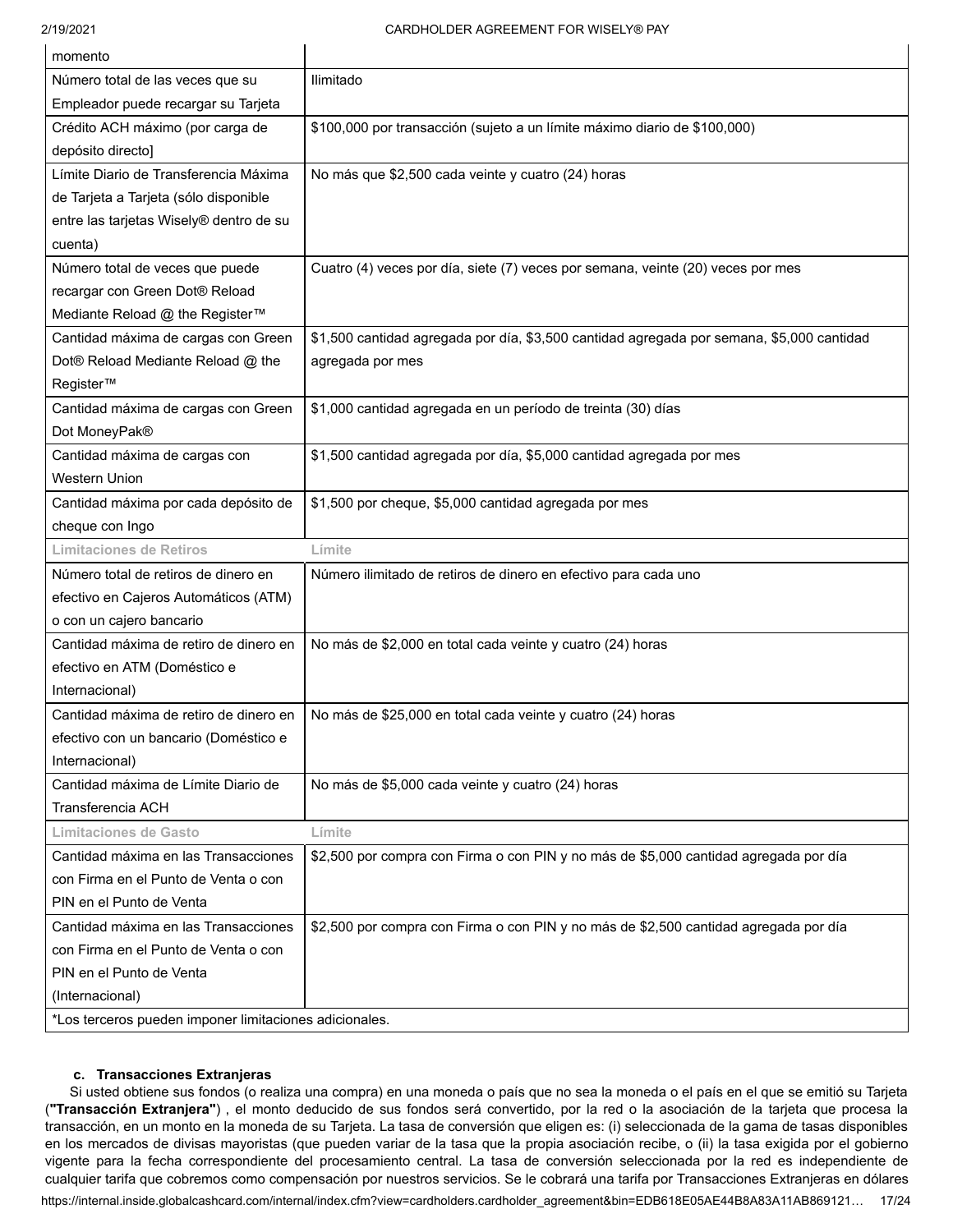estadounidenses, tal como se describe en el Formulario Largo. Si la Transacción Extranjera resulta en un crédito debido a una devolución, no reembolsaremos ningún cargo que pueda haberse cobrado en su compra original.

# **d. Tarjetas Adicionales**

El titular de la tarjeta principal (el "Titular de la Tarjeta Principal") es la persona que recibe una Tarjeta Prepagada de acuerdo con las instrucciones de la Compañía. El Titular de la Tarjeta Principal puede solicitar hasta tres (3) Tarjetas adicionales, llamadas Tarjetas Secundarias, a través del servicio al cliente, [mywisely.com](https://mywisely.com) o la app myWisely. El titular de una Tarjeta Secundaria es un "Titular de la Tarjeta Secundaria" y tendrá acceso total a los fondos que el Titular de la Tarjeta Principal transfiera a la Tarjeta Secundaria de dicho Titular de la Tarjeta Secundaria (sujeto a límites; consulte la sección anterior para más detalles). Los siguientes términos se aplicarán si se emiten una o más Tarjetas Secundarias:

- i. Emisión y uso de Tarjetas Secundarias. Haremos cualquier examen del posible Titular de la Tarjeta Secundaria que consideremos apropiado para ayudar a determinar si debemos emitir una Tarjeta Secundaria. Esto puede incluir, entre otros, la verificación de identidad. Las Tarjetas Secundarias sólo se pueden emitir a personas en los Estados Unidos con un número de seguro social o número de identificación fiscal válido. El Titular de la Tarjeta Principal debe activar una Tarjeta Secundaria. Después de la activación, un Titular de la Tarjeta Secundaria puede usar una Tarjeta Secundaria para realizar compras o retiros sujetos al saldo disponible en la Tarjeta del Titular de la Tarjeta Secundaria. Cada Titular de la Tarjeta Principal y Titular de la Tarjeta Secundaria tendrá acceso a cualquier fondo disponible en la Tarjeta Prepagada del Titular de la Tarjeta Secundaria. El acceso del Titular de la Tarjeta Principal para usar el saldo disponible en la Tarjeta Prepagada del Titular de la Tarjeta Secundaria se limita a transferir fondos hacia y desde dicha Tarjeta Secundaria. El Titular de la Tarjeta Secundaria no está autorizado para financiar la Tarjeta Secundaria - los fondos sólo provienen del Titular de la Tarjeta Principal. El Titular de la Tarjeta Secundaria NO tiene acceso a los fondos del Titular de la Tarjeta Principal.
- ii. Acceso a los Datos Transaccionales del Titular de la Tarjeta. Cada Titular de la Tarjeta Principal tendrá acceso completo a la información transaccional asociada con las Tarjetas Prepagadas del Titular de la Tarjeta Principal y de todos los Titulares de las Tarjetas Secundarias. Los Titulares de las Tarjetas Secundarios no tendrán acceso al departamento de servicio al cliente, [mywisely.com](https://mywisely.com) o la app myWisely o a los servicios proporcionados a continuación. El Titular de la Tarjeta Principal puede llamar o acceder a los servicios por Internet en nombre del Titular de la Tarjeta Secundaria.
- iii. Comunicaciones. Todas las comunicaciones que se envíen o entreguen de acuerdo con este Acuerdo se comunicarán únicamente al Titular de la Tarjeta Principal. El Titular de la Tarjeta Principal es responsable de compartir todas las comunicaciones que le enviemos con los Titulares de las Tarjetas Secundarias. Todas las comunicaciones enviadas o entregadas al Titular de la Tarjeta Principal se consideran entregadas al Titular de la Tarjeta Principal y a los Titulares de las Tarjetas Secundarias.
- iv. Atado por todas las instrucciones. El Titular de la Tarjeta Principal y los Titulares de las Tarjetas Secundarias acuerdan estar obligados por todas las instrucciones y solicitudes hechas o supuestas por cualquiera de ellos.

El uso de Tarjetas Secundarias está sujeto a las mismas restricciones en su Tarjeta, y podemos responsabilizarlo a usted y/o a cualquier Titular de la Tarjeta Secundaria por el mal uso de las Tarjetas Secundarias.

# **5. CONFIDENCIALIDAD**

Podemos revelar información a terceros sobre su cuenta de la Tarjeta o las transacciones que realice:

- (1) Donde sea necesario para completar las transacciones;
- (2) Para verificar la existencia y el estado de la cuenta de su Tarjeta para un tercero, como un comerciante;
- (3) Para cumplir con las órdenes de la agencia gubernamental o de la corte, u otros requisitos de informes legales;
- (4) Si nos da su permiso por escrito;
- (5) A nuestros empleados, auditores, afiliados, proveedores de servicios o abogados, según sea necesario; o
- (6) Como sea necesario para cumplir con nuestras obligaciones bajo este Acuerdo.

# **6. DOCUMENTACIÓN**

# **a. Recibos**

Es posible que pueda obtener un recibo en el momento en que realice cualquier transferencia hacia o desde su cuenta utilizando un ATM o terminales de punto de venta. Es posible que necesite un recibo para verificar una transacción con nosotros o el comerciante.

# **b. Historial y Saldo de la Cuenta**

Usted puede obtener información sobre el saldo de su Tarjeta llamando al departamento de Servicio al Cliente o iniciando sesión en [mywisely.com](https://mywisely.com) o en la app myWisely. Esta información, junto con un historial de 12 meses de transacciones de cuenta, también está disponible por Internet en el sitio web y la app mencionados anteriormente.

También tiene derecho a obtener al menos 24 meses de historial escrito de las transacciones de la cuenta llamando o escribiendo al departamento de Servicio al Cliente. No se le cobrará una tarifa por esta información.

# **7. TRANSACCIONES Y TRANSFERENCIAS PREAUTOIRZADAS**

#### **a. Derecho a suspender el pago y procedimiento para hacerlo**

Si nos ha dicho con anticipación que realicemos pagos regulares desde su cuenta de la Tarjeta, usted puede suspender cualquiera de estos pagos. Llame o escriba al departamento de Servicio al Cliente con la información de contacto ubicada al comienzo de este Acuerdo a tiempo para que recibamos su solicitud tres días hábiles o más antes de que se realice el pago. Si llama, también podemos exigirle que presente su solicitud por escrito y que nos la envíe dentro de los 14 días posteriores a su llamada.

# **b. Aviso de cantidades variables**

Si la cantidad de estos pagos regulares varía, la persona a la que usted le está pagando debe informarle, al menos 10 días antes de

[https://internal.inside.globalcashcard.com/internal/index.cfm?view=cardholders.cardholder\\_agreement&bin=EDB618E05AE44B8A83A11AB869121](https://internal.inside.globalcashcard.com/internal/index.cfm?view=cardholders.cardholder_agreement&bin=EDB618E05AE44B8A83A11AB869121)… 18/24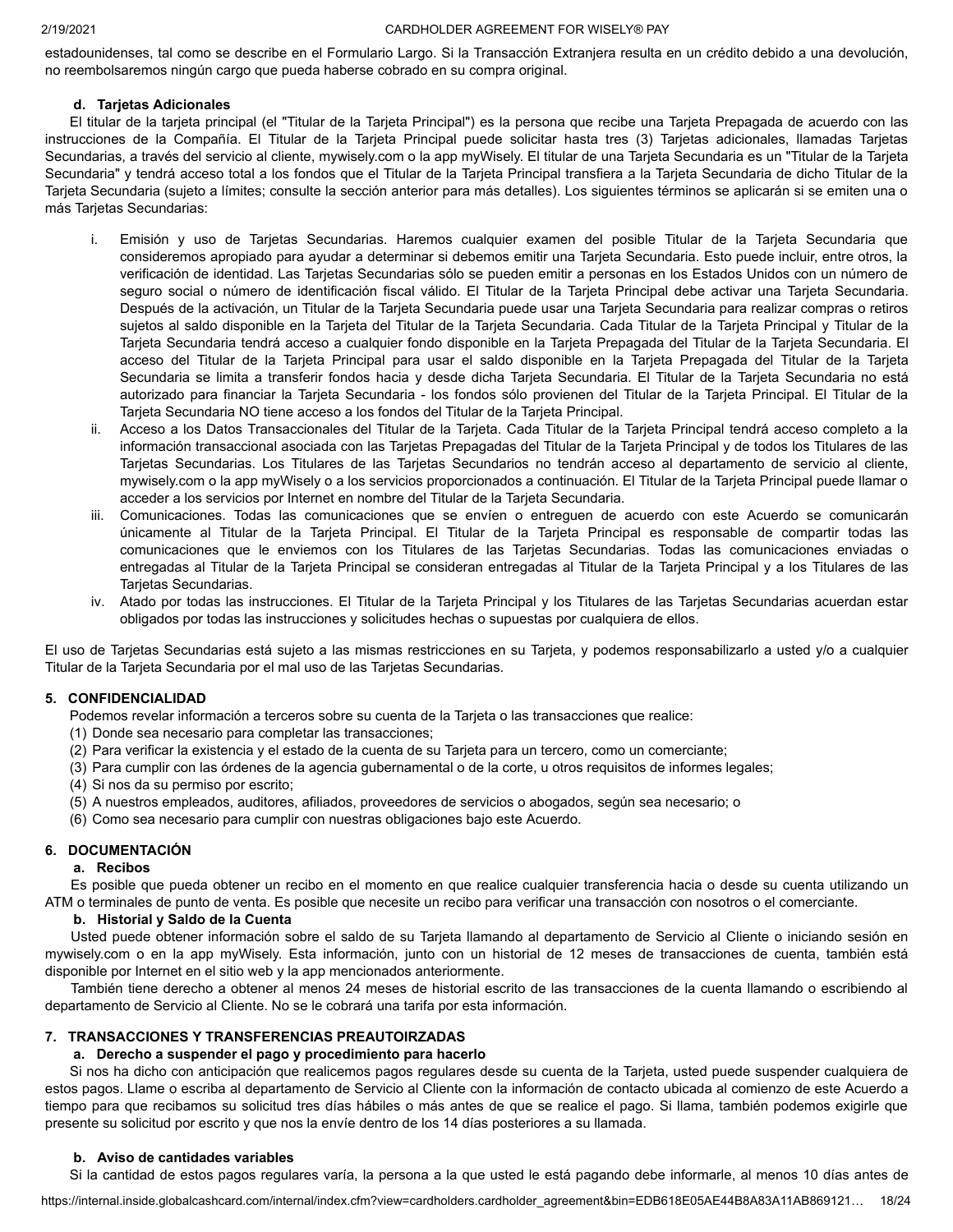cada pago, cuándo se realizará y cuánto será.

# **c. Responsabilidad por no suspender el pago de la transferencia preautorizada**

Si usted nos ordena suspender uno de estos pagos tres días hábiles o más antes de que se programe la transferencia, y no lo hacemos, nosotros seremos responsables de sus pérdidas o daños.

#### **d. Nuestra responsabilidad por no completar las transacciones**

Si no completamos una transacción hacia o desde la cuenta de su Tarjeta a tiempo o por la cantidad correcta de acuerdo con nuestro Acuerdo con usted, nosotros seremos responsables de sus pérdidas y daños causados por nosotros. Sin embargo, hay algunas excepciones. No seremos responsables, por ejemplo:

(1) Si, por causas ajenas a la nuestra, usted no tiene suficientes fondos disponibles en su cuenta de la Tarjeta para completar la transacción;

(2) Si un comerciante se niega a aceptar su Tarjeta

(3) Si un ATM donde usted realiza un retiro de dinero en efectivo no tiene suficiente dinero en efectivo;

(4) Si un terminal electrónico donde usted está realizando una transacción no funciona correctamente y usted sabía del problema cuando inició la transacción;

(5) Si se bloqueó el acceso a su Tarjeta después de que usted informó que su Tarjeta o PIN se perdió o fue robado;

(6) Si hay una retención o sus fondos están sujetos a un proceso legal u otro gravamen que restrinja su uso;

(7) Si tenemos motivos para creer que la transacción solicitada no está autorizada;

(8) Si circunstancias fuera de nuestro control (como incendio, inundación o falla de la computadora o la comunicación) impiden la finalización de la transacción, a pesar de las precauciones razonables que hemos tomado; o

(9) Por cualquier otra excepción establecida en nuestro Acuerdo con usted.

#### **e. Tarifas por Uso de ATM**

Cuando usted utiliza un ATM que no es de nuestra propiedad, el operador del ATM puede cobrarle una tarifa (y es posible que se le cobre una tarifa por una consulta de saldo incluso si no completa una transferencia de fondos).

#### **f. Créditos Preautorizados**

Si ha acordado que se realicen depósitos directos a su cuenta al menos una vez cada 60 días de la misma persona o compañía, la persona o compañía que realiza el depósito debe informarle cada vez que nos envíen el dinero. Usted puede llamar al departamento de Servicio al Cliente para averiguar si se realizó o no el depósito.

#### **g. Retenciones Autorizadas**

Con ciertos tipos de compras (como las que se realizan en restaurantes, hoteles o compras similares), su Tarjeta puede ser "preautorizada" por una cantidad mayor que la cantidad de la transacción para cubrir propinas o gastos imprevistos. Cualquier cantidad preautorizada colocará una "retención" en sus fondos disponibles hasta que el comerciante nos envíe la cantidad de pago final de su compra. Una vez que se reciba la cantidad de pago final, se eliminará la retención de la cantidad preautorizada. Durante este tiempo, usted no tendrá acceso a las cantidades preautorizadas. Si autoriza una transacción y luego no realiza una compra de ese artículo según lo planeado, la aprobación puede resultar en una retención por esa cantidad de fondos.

# **8. PROCEDIMIENTOS PARA LA RESOLUCIÓN DE ERRORES**

**En Caso de Errores o Preguntas Sobre su Cuenta Prepagada:** Llame o escriba al departamento de Servicio al Cliente al número de teléfono o dirección mencionados anteriormente tan pronto como sea posible, si cree que se ha producido un error en su cuenta prepagada. Debemos permitirle informarnos de un error hasta 60 días después de la fecha anterior a la que accede electrónicamente a su cuenta, si el error puede verse en su historial electrónico o la fecha en que enviamos el PRIMER historial escrito en el que apareció el error. En cualquier caso, podemos limitar nuestra investigación de cualquier supuesto error que no nos informe dentro de los 120 días de la transacción publicada. Puede solicitar un historial impreso de sus transacciones en cualquier momento llamando o escribiendo al departamento de Servicio al Cliente. Deberá decirnos:

- (1) Su nombre y número de la cuenta o Tarjeta prepagada.
- (2) Por qué cree que hay un error y la cantidad.
- (3) Aproximadamente cuando ocurrió el error.

Si nos informa verbalmente, es posible que le pidamos que nos envíe su queja o pregunta por escrito dentro de los 10 días hábiles. Determinaremos si se produjo un error dentro de los 10 días hábiles después de que se haya comunicado con nosotros y corregiremos cualquier error lo antes posible. Sin embargo, si necesitamos más tiempo, podemos demorar hasta 45 días para investigar su queja o pregunta. Si decidimos hacer esto, acreditaremos la cantidad que cree que es un error a su cuenta dentro de los 10 días hábiles para que tenga el dinero durante el tiempo que nos lleve completar nuestra investigación. Si le pedimos que presente su queja o pregunta por escrito y no la recibimos dentro de los 10 días hábiles, es posible que no acreditemos su cuenta.

En el caso de errores relacionados con cuentas nuevas, puntos de venta o transacciones iniciadas en el extranjero, podemos demorar hasta 90 días para investigar su queja o pregunta. Para cuentas nuevas, podemos demorar hasta 20 días hábiles para acreditar a su cuenta la cantidad que cree que es un error.

Le informaremos sobre los resultados dentro de los tres días hábiles después de completar nuestra investigación. Si decidimos que no hubo error, le enviaremos una explicación por escrito. Puede solicitar copias de los documentos que utilizamos en nuestra investigación. Si necesita más información sobre nuestros procedimientos de resolución de errores, llame al departamento de Servicio al Cliente.

#### **9. TÉRMINOS ADICIONALES DEL ACUERDO**

#### **a. Número de Identificación Personal ("PIN", por sus siglas en inglés)**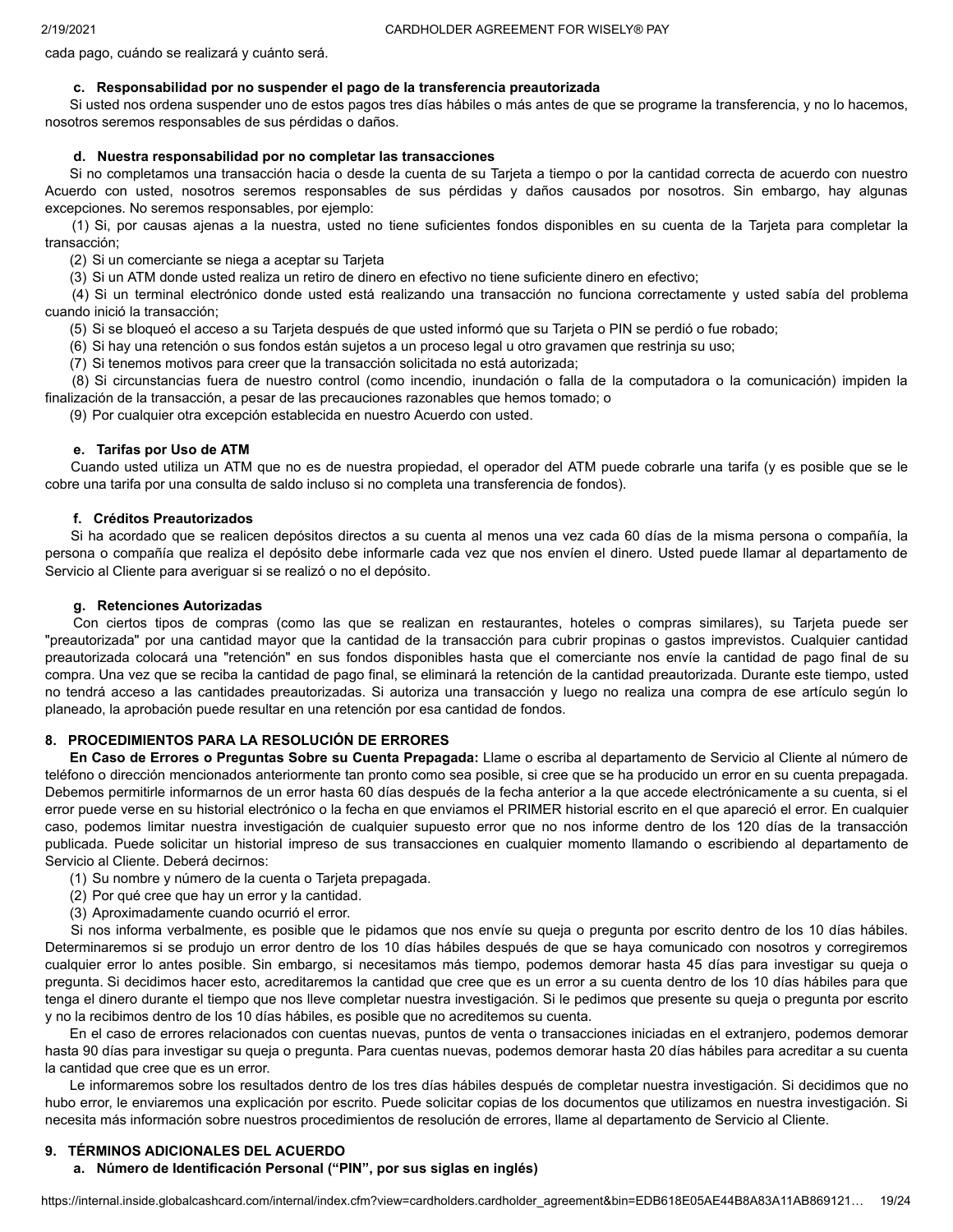Cuando active su tarjeta Primaria o Secundaria llamando al 866-313-6901 o visitando [www.activatewisely.com](http://www.activatewisely.com/), también seleccionará un Número de Identificación Personalizado (**"PIN"**) para usar con su Tarjeta. No debe escribir ni guardar su PIN con su tarjeta. Nunca comparta su PIN con nadie y no ingrese su PIN en ningún terminal que parezca modificado o sospechoso. Si cree que alguien ha obtenido acceso no autorizado a su PIN, debe comunicarse con el departamento de Servicio al Cliente de inmediato.

#### **b. Devoluciones y Reembolsos**

Si tiene derecho a un reembolso por cualquier motivo por bienes o servicios obtenidos con su Tarjeta, la devolución y el reembolso serán manejados por el comerciante. Si el comerciante acredita su Tarjeta, es posible que el crédito no esté disponible de inmediato. Si bien los reembolsos del comerciante se publican tan pronto como se reciben, por favor tenga en cuenta que no tenemos control sobre cuándo un comerciante envía una transacción de crédito y el reembolso puede no estar disponible durante varios días después de la fecha en que ocurre la transacción de reembolso. No somos responsables por la calidad, seguridad, legalidad o cualquier otro aspecto de los bienes o servicios que compre con su Tarjeta.

#### **c. Reemplazo y Vencimiento de la Tarjeta**

Si necesita reemplazar su Tarjeta por algún motivo, por favor comuníquese con el departamento de Servicio al Cliente. Consulte el Formulario Largo para conocer las tarifas aplicables. Tenga en cuenta que su Tarjeta tiene una fecha de "Válida Hasta" ("Valid Thru") o "Vigente Hasta" ("Good Thru") en su Tarjeta. No puede usar la Tarjeta después de la fecha de "Válida Hasta" o "Vigente Hasta" indicada en su Tarjeta. Sin embargo, incluso si la fecha de "Válida Hasta" o "Vigente Hasta" ha pasado, los fondos disponibles en su Tarjeta no caducan. No se le cobrará una tarifa por las tarjetas de reemplazo que le enviemos debido a la caducidad de la Tarjeta.

#### **d. Usuarios Autorizados**

Si usted permite que otra persona use la Tarjeta, usted será responsable en virtud de este Acuerdo por todas las transacciones realizadas por esa persona, independientemente de si tenía la intención de ser responsable de todas ellas, así como de todas las tarifas y cargos asociados, incluso si esas transacciones, tarifas o cargos causaron que su saldo fuera negativo.

#### **e. Comunicaciones**

Usted acepta que podemos monitorear y grabar cualquier llamada u otra comunicación entre nosotros y usted. También acepta que nosotros o nuestros proveedores de servicios pueden comunicarse con usted con cualquier información de contacto que usted nos proporcione, incluyendo números de teléfonos celulares e inalámbricos, números de teléfonos fijos y direcciones de correo electrónico. Usted también acepta que nosotros o nuestros proveedores de servicios podemos contactarlo por teléfono mediante un sistema de marcado automático, correo electrónico, mensaje de texto o voz artificial o grabada. Usted acepta pagar los cargos de servicio evaluados por el proveedor de su plan por las comunicaciones que le enviemos o que usted nos envíe.

#### **10. AVISOS LEGALES**

#### **a. Controles del Idioma Inglés**

Las traducciones de este Acuerdo que se hayan proporcionado son sólo para su conveniencia y pueden no reflejar con precisión el significado original en inglés. Los significados de los términos, condiciones y representaciones en este documento están sujetos a definiciones e interpretaciones en el idioma inglés.

#### **b. Cierre de Cuenta**

Usted puede cerrar su Tarjeta en cualquier momento comunicándose con el departamento de Servicio al Cliente. Su solicitud por el cierre de la Tarjeta no afectará ninguno de nuestros derechos ni sus obligaciones derivadas de este Acuerdo antes de la solicitud. En caso de que se cierre su cuenta de la Tarjeta, le emitiremos un crédito por cualquier saldo no pagado, sujeto a los cargos que se detallan en el Formulario Largo. Nos reservamos el derecho de cerrar la cuenta de su Tarjeta si completa o intenta completar cualquiera de las acciones prohibidas en este Acuerdo.

#### **c. Asignabilidad**

Usted no puede asignar ni transferir su Tarjeta ni sus obligaciones bajo este Acuerdo. Sin embargo, nosotros podemos transferir o asignar nuestros derechos bajo este Acuerdo, incluyendo cualquier saldo en la cuenta de su Tarjeta. Si asignamos nuestros derechos, usted recibirá una notificación de nuestra parte.

#### **d. Proceso Legal**

Independientemente de dónde o cómo se nos preste servicio, nosotros cumpliremos con cualquier proceso legal estatal o federal, incluyendo, entre otros, cualquier orden de embargo, reclamo adverso, ejecución, embargo, recaudación de impuestos, orden de restricción, citación o orden que creamos que es válido en relación con usted o su Tarjeta. Usted acepta que respetaremos el proceso legal que se realiza personalmente, por correo o por transmisión de fax en cualquiera de nuestras oficinas (incluidas las ubicaciones que no sean donde se encuentran los fondos, registros o bienes solicitados), incluso si la ley requiere la entrega personal en la oficina donde se mantienen los registros de la cuenta de su Tarjeta. Usted acepta que no tendremos ninguna responsabilidad ante usted por honrar dicho proceso legal. También acepta que no tendremos la obligación de hacer valer en su nombre ninguna exención aplicable a la ejecución o embargo bajo ninguna ley estatal o federal aplicable. Aplicaremos un derecho de interés de seguridad sobre cualquiera de las cuentas de su Tarjeta para reembolsarnos nuestros honorarios y gastos, incluyendo los honorarios de abogados, costos y gastos judiciales, para cumplir con el proceso legal. Podemos negar permitir retiros o transferencias de su cuenta hasta que dicho proceso legal sea satisfecho o desestimado, incluso si dicha acción resulta en fondos insuficientes para satisfacer una obligación en la que usted haya incurrido. Podemos deducir dichos gastos de la cuenta de su Tarjeta o de cualquier otra cuenta que tenga con nosotros sin previo aviso, o podemos facturarle directamente por dichos gastos y tarifas. Usted acepta liberar e indemnizar, defender y eximirnos de toda acción, reclamo, responsabilidad, pérdida, costo y daños, incluyendo, sin limitaciones, los honorarios de los abogados, asociados con nuestro cumplimiento de cualquier proceso legal. Cuando

[https://internal.inside.globalcashcard.com/internal/index.cfm?view=cardholders.cardholder\\_agreement&bin=EDB618E05AE44B8A83A11AB869121](https://internal.inside.globalcashcard.com/internal/index.cfm?view=cardholders.cardholder_agreement&bin=EDB618E05AE44B8A83A11AB869121)… 20/24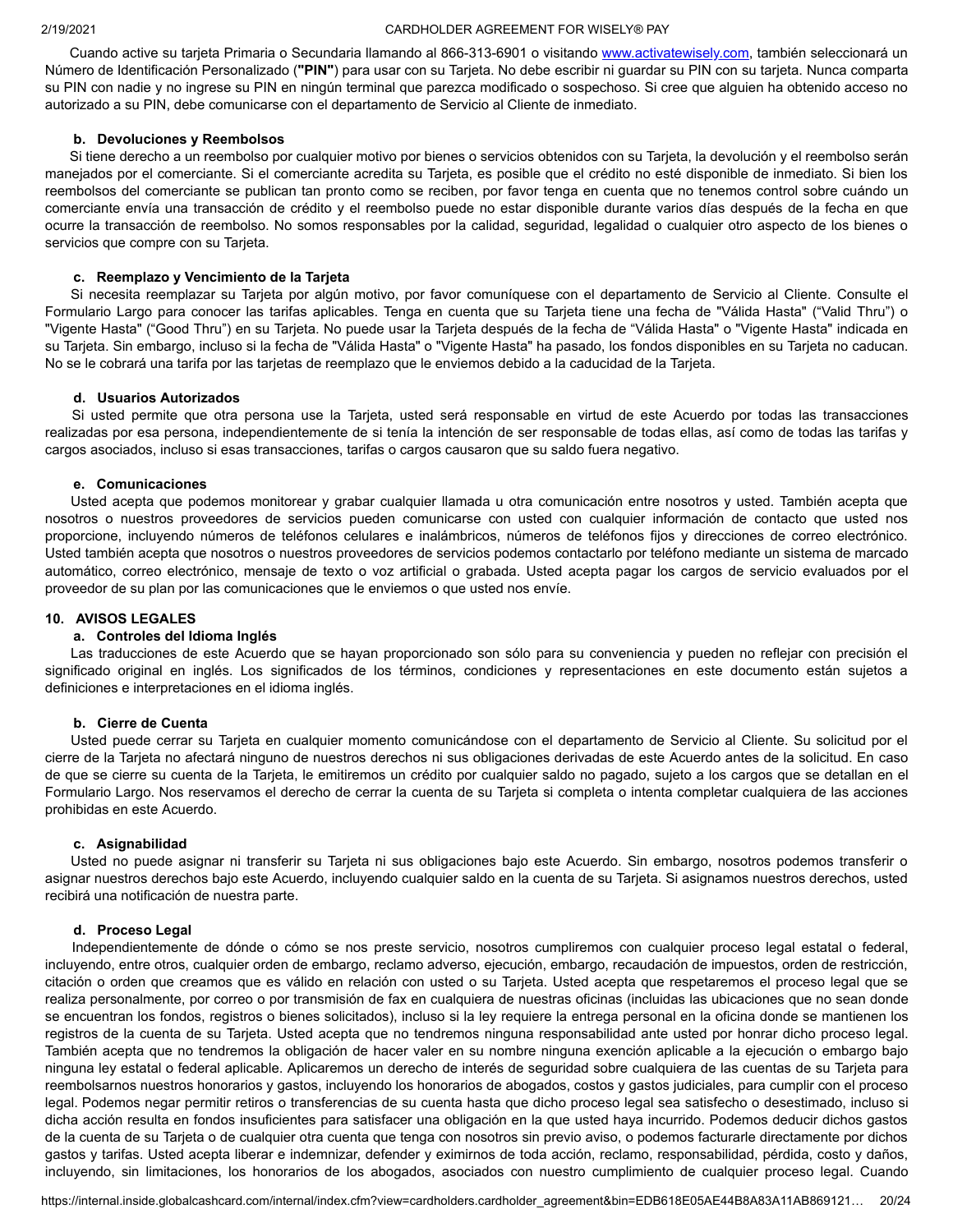recibimos una orden que nos ordena restringir el acceso a los fondos en una cuenta de Tarjeta, podemos eliminar los fondos de la cuenta y mantenerlos por separado.

# **e. Otros términos**

Se le notificará cualquier cambio a este Acuerdo de la manera requerida por la ley aplicable antes de la fecha de vigencia del cambio. Sin embargo, si el cambio se realiza por motivos de seguridad, podemos implementar dicho cambio sin previo aviso. No renunciamos a nuestros derechos al retrasar o no ejércelos en cualquier momento (por ejemplo, imponiendo una tarifa inferior a la descrita, o en absoluto, por cualquier motivo no renuncia a nuestro derecho de comenzar a cobrar la tarifa como se establece en este Acuerdo sin previo aviso). Si se determina que alguna disposición de este Acuerdo es inválida o inaplicable bajo cualquier regla, ley o regulación de cualquier agencia gubernamental, local, estatal o federal, la validez o aplicabilidad de cualquier otra disposición de este Acuerdo no se verá afectada. Este Acuerdo se regirá por la ley del estado de South Dakota, excepto en la medida en que se rija por la ley federal. Si su Tarjeta tiene un saldo restante después de un cierto período de inactividad, es posible que se nos solicite remitir los fondos restantes a la agencia estatal correspondiente.

## **11. RENUNCIA AL JUICIO POR JURADO**

**USTED Y NOSOTROS RECONOCEMOS QUE EL DERECHO DE JUICIO POR JURADO ES UN DERECHO CONSTITUCIONAL PERO PUEDE SER RENUNCIADO EN CIERTAS CIRCUNSTANCIAS. EN LA MEDIDA EN QUE LO PERMITA LA LEY, USTED Y NOSOTROS Y CON VOLUNTAD RENUNCIAMOS A CUALQUIER DERECHO DE JUICIO POR JURADO EN CASO DE LITIGIO DERIVADO O RELACIONADO CON ESTE ACUERDO. ESTA RENUNCIA DE JUICIO POR JURADO NO AFECTARÁ NI SERÁ INTERPRETADA COMO MODIFICANDO DE NINGÚN MODO LA CLÁUSULA DE ARBITRAJE ESTABLECIDA EN LA SIGUIENTE SECCIÓN, QUE CONTIENE SU PROPIA RENUNCIA DE JUICIO POR JURADO.**

# **12. CLÁUSULA DE ARBITRAJE**

Hemos puesto esta Cláusula de Arbitraje en forma de preguntas y respuestas para que sea más fácil de comprender. Sin embargo, esta Cláusula de Arbitraje es parte de este Acuerdo y es legalmente vinculante. Para los fines de esta sección, nuestra **"Dirección de Aviso"** es: MetaBank, N.A. Attn: Customer Service, 5501 S Broadband Ln, Sioux Falls, SD 57108.

| Antecedentes y Alcance.     |                            |                                                                                      |  |
|-----------------------------|----------------------------|--------------------------------------------------------------------------------------|--|
| Pregunta                    | Respuesta Corta            | <b>Más Detalles</b>                                                                  |  |
| ¿Qué es el arbitraje?       | Una alternativa a la corte | En el arbitraje, un árbitro tercero neutral ("Árbitro") resuelve las disputas en una |  |
|                             |                            | audiencia informal de manera individual.                                             |  |
| ¿Es diferente a los juicios | Sí                         | La audiencia es privada. No hay jurado. Por lo general, es menos formal, más         |  |
| judiciales y de jurado?     |                            | rápido y menos costoso que una demanda. La investigación previa a la audiencia       |  |
|                             |                            | es limitada. Las apelaciones son limitadas. Los tribunales rara vez revocan los      |  |
|                             |                            | laudos arbitrales.                                                                   |  |
| ¿Puede usted optar por      | Sí, dentro de 60 días      | Si no desea que se aplique esta Cláusula de Arbitraje, usted debe enviarnos un       |  |
| no participar con esta      |                            | aviso firmado dentro de los 60 días calendario posteriores a la adquisición de la    |  |
| cláusula de arbitraje?      |                            | Tarjeta. Debe enviar la notificación por escrito (y no electrónicamente) a nuestra   |  |
|                             |                            | Dirección de Aviso. Proporcione su nombre, dirección y número de la Tarjeta.         |  |
|                             |                            | Indique que usted "opta por no participar" en la Cláusula de Arbitraje.              |  |
| ¿De qué se trata esta       | El acuerdo de las partes   | A menos que lo prohíba la ley aplicable y, a menos que usted opte por no             |  |
| Cláusula de Arbitraje?      | para arbitrar Disputas     | participar, usted y nosotros aceptamos que usted o nosotros podemos elegir           |  |
|                             |                            | arbitrar o requerir el arbitraje de cualquier "Disputa" como se define a             |  |
|                             |                            | continuación.                                                                        |  |
| ¿A quién cubre la           | Usted, nosotras y ciertas  | Esta Cláusula de Arbitraje los gobierna a usted y a nosotros. También cubre          |  |
| Cláusula de Arbitraje?      | "Partes Relacionadas"      | ciertas "Partes Relacionadas": (1) nuestras empresas matrices, subsidiarias,         |  |
|                             |                            | afiliadas y sus sucesores y cesionarios autorizados; (2) nuestros empleados,         |  |
|                             |                            | directores, funcionarios, accionistas, miembros y representantes; y (3) cualquier    |  |
|                             |                            | persona o compañía que esté involucrada en una Disputa que usted persiga al          |  |
|                             |                            | mismo tiempo que persigue una Disputa relacionada con nosotros.                      |  |
| ¿Qué Disputas cubre la      | Todas las Disputas         | Esta Cláusula de Arbitraje rige todas las "Disputas" que generalmente se             |  |
| Cláusula de Arbitraje?      | (excepto ciertas Disputas  | decidirían en un tribunal y que existen entre nosotros (o cualquier Parte            |  |
|                             | sobre esta Cláusula de     | Relacionada) y usted. En esta Cláusula de Arbitraje, la palabra "Disputas" tiene el  |  |
|                             | Arbitraje)                 | significado razonable más amplio. Incluye todos los reclamos, incluso                |  |
|                             |                            | indirectamente relacionados con su Tarjeta o este Acuerdo. Incluye los reclamos      |  |
|                             |                            | relacionados con la validez en general de este Acuerdo. Sin embargo, no              |  |
|                             |                            | incluye disputas sobre la validez, cobertura o alcance de esta Cláusula de           |  |

[https://internal.inside.globalcashcard.com/internal/index.cfm?view=cardholders.cardholder\\_agreement&bin=EDB618E05AE44B8A83A11AB869121](https://internal.inside.globalcashcard.com/internal/index.cfm?view=cardholders.cardholder_agreement&bin=EDB618E05AE44B8A83A11AB869121)… 21/24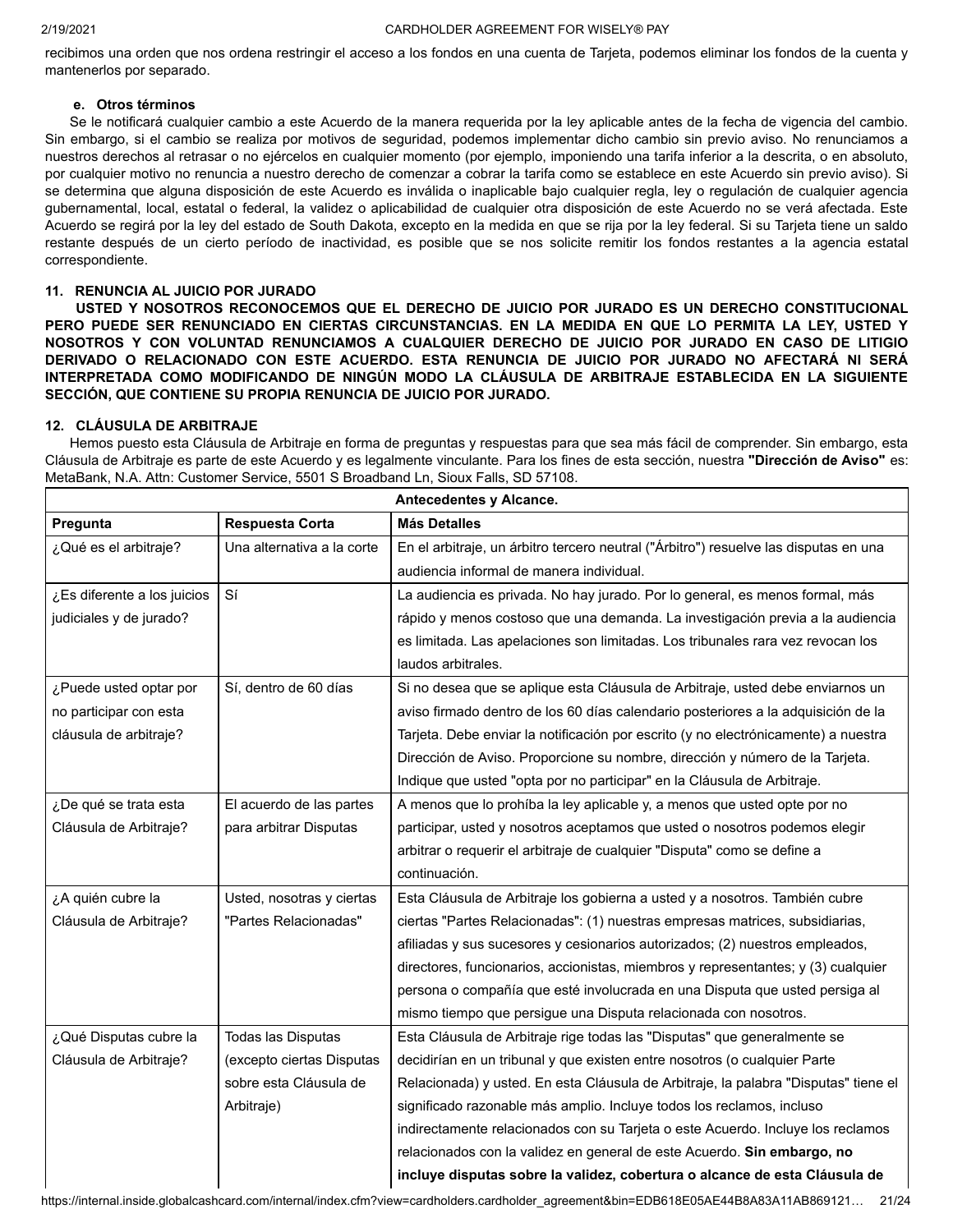|                                                                      |                                                                     | Arbitraje o cualquier parte de esta Cláusula de Arbitraje. (Esto incluye una<br>Disputa sobre la regla contra el arbitraje colectivo). Todas estas disputas<br>son para que un tribunal y no un Árbitro decida.                                                                                                                                                                                                                                                                                                                                                                                                                                                             |
|----------------------------------------------------------------------|---------------------------------------------------------------------|-----------------------------------------------------------------------------------------------------------------------------------------------------------------------------------------------------------------------------------------------------------------------------------------------------------------------------------------------------------------------------------------------------------------------------------------------------------------------------------------------------------------------------------------------------------------------------------------------------------------------------------------------------------------------------|
| ¿Quién administra el<br>arbitraje?                                   | Típicamente AAA o JAMS                                              | Los arbitrajes se llevan a cabo bajo esta Cláusula de Arbitraje y las reglas del<br>administrador de arbitraje vigentes cuando se inicia el arbitraje. Sin embargo, las<br>reglas de arbitraje que se entran en conflicto con esta Cláusula de Arbitraje no se<br>aplican. El administrador del arbitraje será:                                                                                                                                                                                                                                                                                                                                                             |
|                                                                      |                                                                     | • La Asociación Americana de Arbitraje ("AAA", por sus siglas en inglés),<br>1633 Broadway, 10th Floor, New York, NY 10271, www.adr.org.<br>JAMS, 620 Eighth Avenue, 34th Floor, New York, NY 10018,<br>www.jamsadr.com.<br>Cualquier otra empresa elegida por acuerdo de las partes.                                                                                                                                                                                                                                                                                                                                                                                       |
|                                                                      |                                                                     | Si todas las opciones anteriores no están disponibles, un tribunal elegirá al<br>administrador. Ningún arbitraje puede ser administrado sin nuestro<br>consentimiento por ningún administrador que permita un arbitraje colectivo bajo<br>esta Cláusula de Arbitraje. El Árbitro será seleccionado bajo las reglas del<br>administrador. Sin embargo, el Árbitro debe ser un abogado con al menos diez<br>años de experiencia o un juez retirado a menos que usted y nosotros aceptemos<br>lo contrario.                                                                                                                                                                    |
| ¿Se pueden litigar<br>disputas?                                      | A veces                                                             | Cualquiera de las partes puede presentar una demanda si la otra parte no exige<br>el arbitraje. No exigiremos el arbitraje de ninguna demanda que usted presente<br>como acción individual en un tribunal de reclamos menores. Sin embargo,<br>podemos exigir el arbitraje de cualquier apelación de una decisión de reclamos<br>menores o cualquier acción de reclamos menores presentada en base de una<br>clase.                                                                                                                                                                                                                                                         |
| ¿Está usted renunciando<br>a algún derecho?                          | Sí                                                                  | Para las Disputas sujetas a esta Cláusula de Arbitraje, usted renuncia a su<br>derecho de:<br>1. Hacer que los jurados decidan las Disputas.<br>2. Hacer que los tribunales, que no sean los tribunales de reclamos<br>menores, decidan las Disputas.<br>3. Servir como abogado general privado o en capacidad de<br>representante.<br>4. Unir una Disputa que usted tenga con una disputa con otros<br>consumidores.<br>5. Traer o ser un miembro de la clase en una acción de clase en la corte<br>o en un arbitraje de clase.<br>Nosotros también renunciamos al derecho a un juicio con jurado y a que los<br>tribunales decidan las Disputas que usted desea arbitrar. |
| ¿Puede usted u otro<br>consumidor iniciar un<br>arbitraje colectivo? | No                                                                  | El Árbitro no está autorizado a administrar ninguna Disputa en base a una<br>clase o representativa. Todas las Disputas sujetas a esta Cláusula de Arbitraje<br>deben decidirse en un arbitraje individual o en una acción individual de reclamos<br>menores. Esta Cláusula de Arbitraje será nula si un tribunal dictamina que el<br>Árbitro puede decidir una Disputa en base a una clase y la decisión del tribunal no<br>se revoca en la apelación.                                                                                                                                                                                                                     |
| ¿Qué ley se aplica?                                                  | La Ley Federal de<br>Arbitraje ("FAA", por sus<br>siglas en inglés) | Este Acuerdo y las Tarjetas involucran comercio interestatal. Por lo tanto, la FAA<br>rige esta Cláusula de Arbitraje. El Árbitro debe aplicar una ley sustantiva<br>consistente con la FAA. El Árbitro debe cumplir los estatutos de limitación y los                                                                                                                                                                                                                                                                                                                                                                                                                      |

[https://internal.inside.globalcashcard.com/internal/index.cfm?view=cardholders.cardholder\\_agreement&bin=EDB618E05AE44B8A83A11AB869121](https://internal.inside.globalcashcard.com/internal/index.cfm?view=cardholders.cardholder_agreement&bin=EDB618E05AE44B8A83A11AB869121)… 22/24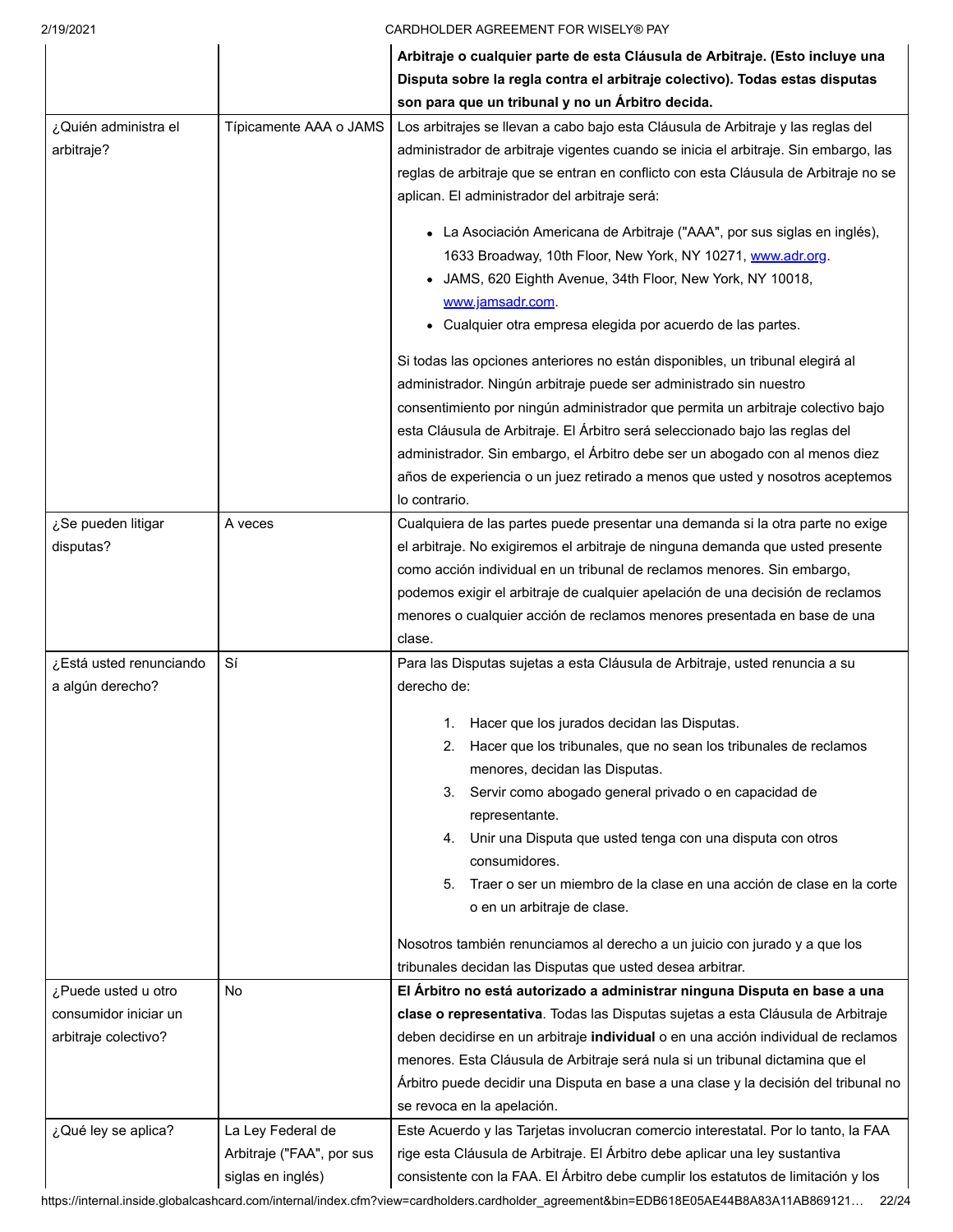| 2/19/2021                   |                           | CARDHOLDER AGREEMENT FOR WISELY® PAY                                                  |
|-----------------------------|---------------------------|---------------------------------------------------------------------------------------|
|                             |                           | derechos de privilegio. Los daños punitivos se rigen por las normas                   |
|                             |                           | constitucionales que se aplican en los procedimientos judiciales.                     |
| ¿Puedo hacer algo para      | <b>No</b>                 | Esta Cláusula de Arbitraje permanece vigente incluso si: (1) usted o nosotros         |
| que esta Cláusula de        |                           | terminamos este Acuerdo; o (2) nosotros transferimos o asignamos nuestros             |
| Arbitraje sea ineficaz?     |                           | derechos bajo este Acuerdo.                                                           |
|                             |                           | Proceso.                                                                              |
| ¿Qué debe hacer una         | Enviar un aviso de        | Antes de iniciar una demanda o arbitraje, la parte reclamante debe notificar por      |
| parte antes de iniciar una  | Disputa por escrito y     | escrito a la otra parte sobre la Disputa. El aviso debe explicar con detalles         |
| demanda o arbitraje?        | trabajar para resolver la | razonables la naturaleza de la Disputa y cualquier hecho de respaldo. Si usted es     |
|                             | Disputa                   | la parte reclamante, debe enviar el aviso por escrito (y no electrónicamente) a       |
|                             |                           | nuestra Dirección de Aviso. Usted o un abogado que haya contratado                    |
|                             |                           | personalmente debe firmar el aviso y debe proporcionar su número de la Tarjeta y      |
|                             |                           | un número de teléfono donde podamos comunicarnos con usted (o su abogado).            |
|                             |                           | Una carta que le enviemos servirá como notificación escrita de una Disputa. Una       |
|                             |                           | vez que se envía un aviso de Disputa, la parte reclamante debe darle a la otra        |
|                             |                           | parte una oportunidad razonable en los próximos 30 días para resolver la Disputa      |
|                             |                           | de manera individual.                                                                 |
| ¿Cómo comienza un           | Enviando un aviso por     | Si las partes no llegan a un acuerdo para resolver la Disputa dentro de los 30 días   |
| arbitraje?                  | correo                    | posteriores a la recepción de la notificación de la Disputa, la parte reclamante      |
|                             |                           | puede iniciar una demanda o un arbitraje, sujeto a los términos de esta Cláusula      |
|                             |                           | de Arbitraje. Para comenzar un arbitraje, la parte demandante elige al                |
|                             |                           | administrador y sigue las reglas del administrador. Si una de las partes comienza     |
|                             |                           | o amenaza una demanda, la otra parte puede exigir un arbitraje. Esta demanda          |
|                             |                           | se puede hacer en documentos judiciales. Se puede hacer si una de las partes          |
|                             |                           | inicia una demanda individualmente y luego intenta entablar una demanda               |
|                             |                           | colectiva. Una vez que se realiza una demanda de arbitraje, no se puede entablar      |
|                             |                           | una demanda y cualquier demanda existente debe detenerse.                             |
| ¿Se realizará alguna        | Sí                        | El Árbitro puede decidir que una audiencia en persona es innecesaria y que él o       |
| audiencia cerca?            |                           | ella puede resolver una Disputa basada en presentaciones escritas y/o con una         |
|                             |                           | llamada de conferencia. Sin embargo, cualquier audiencia de arbitraje en persona      |
|                             |                           | debe realizarse en un lugar razonablemente conveniente para usted.                    |
| ¿Qué pasa con las           | Muy limitadas             | Los derechos de apelación bajo la FAA son muy limitados. El laudo del Árbitro         |
| apelaciones?                |                           | será definitivo y vinculante. Cualquier tribunal apropiado puede emitir un fallo      |
|                             |                           | sobre el laudo del Árbitro.                                                           |
|                             |                           | Tarifas de Arbitraje y Laudos.                                                        |
| ¿Quién es responsable       | Por lo general, nosotros  | Nosotros pagaremos todas las tarifas de presentación, administrativas, de             |
| por las tarifas de          |                           | audiencia y de arbitraje si usted actúa de buena fe, no puede obtener una             |
| arbitraje?                  |                           | exención de dichas tarifas y nos pide que paguemos.                                   |
| ¿Cuándo cubriremos sus      | Si usted gana             | Si usted gana un arbitraje, nosotros pagaremos los honorarios y costos                |
| honorarios y costos         |                           | razonables para sus abogados, expertos y testigos. También pagaremos estos            |
| legales?                    |                           | montos si así lo requiere la ley aplicable o las reglas del administrador o si se     |
|                             |                           | requiere el pago para hacer cumplir esta Cláusula de Arbitraje. El Árbitro no         |
|                             |                           | limitará su adjudicación de estas cantidades porque su Disputa es por una             |
|                             |                           | pequeña cantidad.                                                                     |
| ¿Alguna vez nos deberá      | Sólo por mala fe          | El Árbitro puede exigirle que usted pague nuestras tarifas si (y sólo si): (1) el     |
| usted algo por el arbitraje |                           | Árbitro considera que usted ha actuado de mala fe (según las normas                   |
| o los honorarios de         |                           | establecidas por la Regla Federal de Procedimiento Civil 11 (b)); y (2) este poder    |
| abogados?                   |                           | no invalida esta Cláusula de Arbitraje.                                               |
| ¿Se puede explicar un       | Sí                        | Una parte puede solicitar detalles al Árbitro dentro de los 14 días de la decisión. A |

[https://internal.inside.globalcashcard.com/internal/index.cfm?view=cardholders.cardholder\\_agreement&bin=EDB618E05AE44B8A83A11AB869121](https://internal.inside.globalcashcard.com/internal/index.cfm?view=cardholders.cardholder_agreement&bin=EDB618E05AE44B8A83A11AB869121)… 23/24